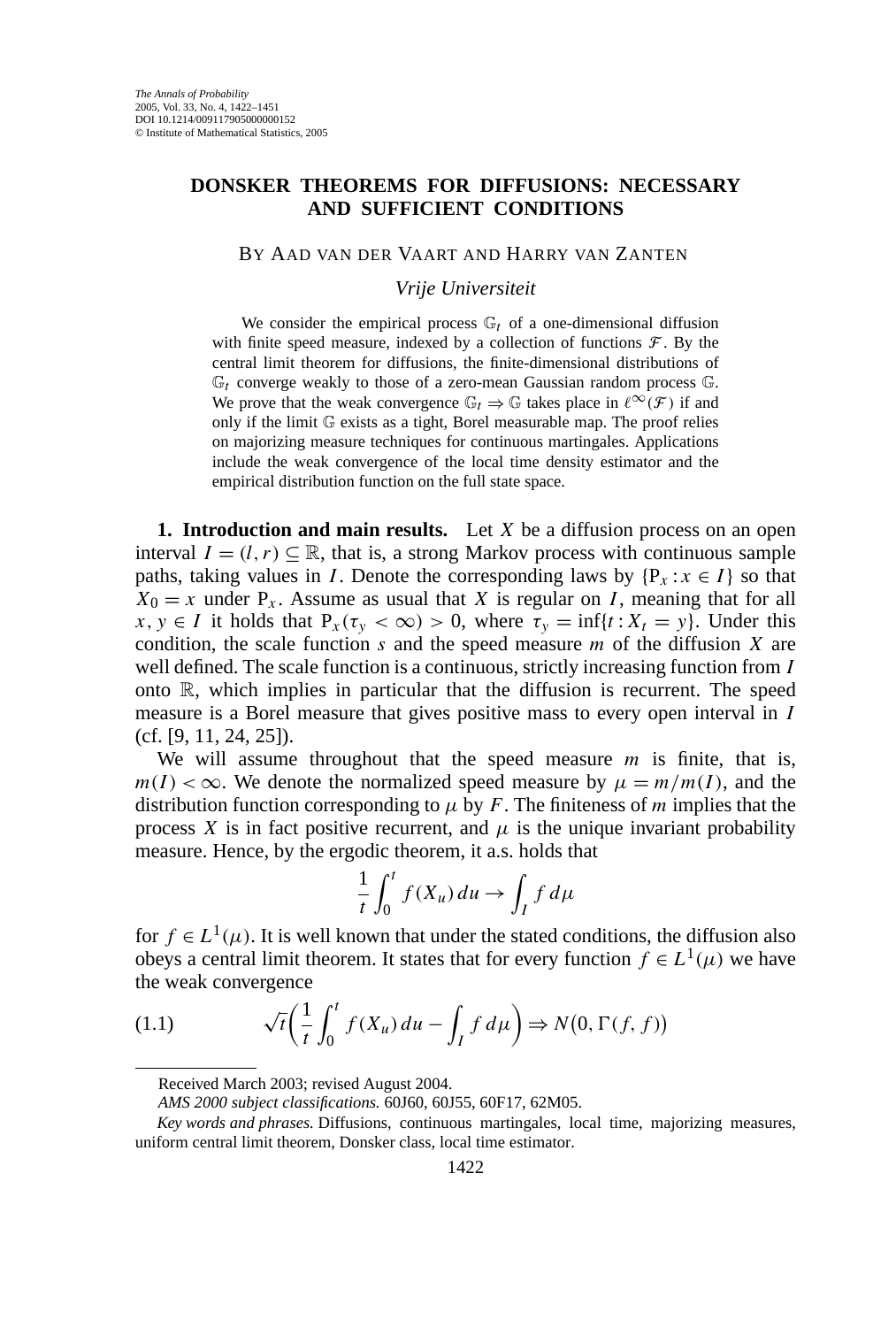as  $t \to \infty$ , provided that the asymptotic variance

$$
\Gamma(f, f) = 4m(I) \int_I \left( \int_l^x f(y) \mu(dy) - F(x) \int_I f(y) \mu(dy) \right)^2 ds(x)
$$

is finite (see, e.g., [17]). Using the Cramér–Wold device, it is easy to obtain the multidimensional extension of this result. For every finite number of functions  $f_1, \ldots, f_d \in L^1(\mu)$ , we have

$$
\sqrt{t}\begin{pmatrix} \frac{1}{t} \int_0^t f_1(X_u) du - \int_I f_1 d\mu \\ \vdots \\ \frac{1}{t} \int_0^t f_d(X_u) du - \int_I f_d d\mu \end{pmatrix}
$$
  
\n
$$
\Rightarrow N_d \begin{pmatrix} 0 \\ \vdots \\ 0 \end{pmatrix}, \begin{pmatrix} \Gamma(f_1, f_1) & \cdots & \Gamma(f_1, f_d) \\ \vdots & \ddots & \vdots \\ \Gamma(f_d, f_1) & \cdots & \Gamma(f_d, f_d) \end{pmatrix},
$$

where the asymptotic covariances  $\Gamma(f_i, f_j)$  are defined by

$$
\Gamma(f,g) = 4m(I) \int_I \left( \int_l^x f(y) \mu(dy) - F(x) \int_I f(y) \mu(dy) \right) \times \left( \int_l^x g(y) \mu(dy) - F(x) \int_I g(y) \mu(dy) \right) ds(x),
$$

and the variances  $\Gamma(f_i, f_i)$  are assumed to be finite.

In this paper we investigate the infinite-dimensional extension of the central limit theorem for diffusions. We let the function  $f$  in  $(1.1)$  vary in an infinite class of functions  $\mathcal F$ , and derive necessary and sufficient conditions under which the weak convergence takes place uniformly on F. More precisely, let  $\mathcal{F} \subset L^1(\mu)$  be a class of functions and define for each  $t > 0$  the random map  $\mathbb{G}_t$  on  $\mathcal{F}$  by

(1.3) 
$$
\mathbb{G}_t f = \sqrt{t} \left( \frac{1}{t} \int_0^t f(X_u) du - \int_I f d\mu \right).
$$

The map  $\mathbb{G}_t$  is called the empirical process indexed by  $\mathcal{F}$ . If  $\sup_{f \in \mathcal{F}} \int |f| d\mu < \infty$ , the random map  $\mathbb{G}_t$  is a (not necessarily measurable) random map in the space  $\ell^{\infty}(\mathcal{F})$  of uniformly bounded functions  $z:\mathcal{F} \to \mathbb{R}$ , equipped with the uniform norm  $||z||_{\infty} = \sup_{f \in \mathcal{F}} |z(f)|$  [see (1.6)]. We say that the class  $\mathcal{F}$  is a *Donsker class* if the random maps  $\mathbb{G}_t$  converge weakly in  $\ell^{\infty}(\mathcal{F})$  to a tight, Borel measurable random element  $\mathbb{G}$  of  $\ell^{\infty}(\mathcal{F})$ .

Since weak convergence in  $\ell^{\infty}(\mathcal{F})$  to a tight Borel measurable limit is equivalent to finite-dimensional convergence and asymptotic tightness (see [1, 6], or, e.g., [29], Theorem 1.5.4), the multidimensional central limit theorem implies that the limit  $\mathbb G$  must be a zero-mean, Gaussian random process indexed by  $\mathcal F$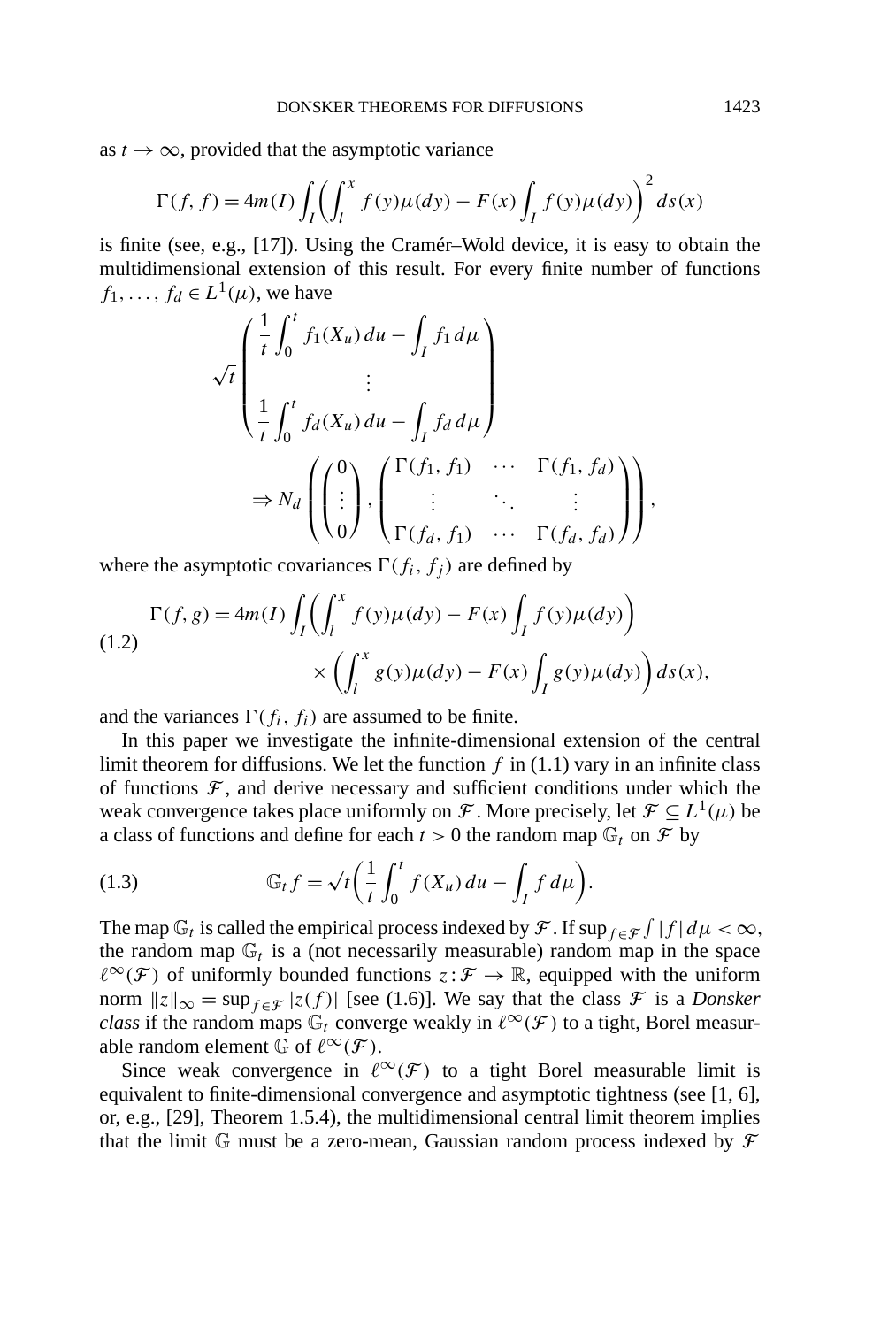with covariance function  $\mathbb{E} G_f G_g = \Gamma(f, g)$ . Hence  $\mathcal F$  can be Donsker only if there exists a version of the Gaussian process G that is a tight Borel measurable map into  $\ell^{\infty}(\mathcal{F})$ . By general results on Gaussian processes this is equivalent to existence of a version of G whose sample paths are uniformly bounded and uniformly continuous on  $\mathcal F$  relative to the natural pseudo-metric  $d_{\mathbb G}$  that  $\mathbb G$  induces on  $\mathcal F$ , given by

$$
d_{\mathbb{G}}^2(f, g) = \mathbb{E}(\mathbb{G}f - \mathbb{G}g)^2.
$$

(In other words, the class  $\mathcal F$  is a GC-set in the appropriate Hilbert space, in the sense of Dudley [5] or [6]. Also cf. [8], or Example 1.5.10 of [29].) Surprisingly, the existence of the limit process is also sufficient for  $\mathcal F$  to be Donsker. In contrast with the situation for i.i.d. random elements no additional (entropy) conditions that limit the size of the class  $\mathcal F$  are required.

It also turns out that the processes  $\mathbb{G}_t$  themselves possess bounded and  $d<sub>G</sub>$ -continuous sample paths as well, whence the weak convergence actually takes place in the space  $C_b(\mathcal{F}, d_{\mathbb{G}})$  of bounded,  $d_{\mathbb{G}}$ -continuous functions on  $\mathcal F$  (cf. Theorem 1.3.10 in [29]).

**THEOREM 1.1.** Suppose that  $\mathcal F$  is bounded in  $L^1(\mu)$ . Then  $\mathcal F$  is Donsker if *and only if the centered*, *Gaussian random map* G *on* F *with covariance function*  $EGfGg$  *given by* (1.2) *admits a bounded and*  $d_G$ -uniformly continuous version. In *that case, for every*  $x \in I$ ,

$$
\mathbb{G}_t \stackrel{\mathbf{P}_x}{\Longrightarrow} \mathbb{G} \qquad \text{in } C_b(\mathcal{F}, d_{\mathbb{G}}) \text{ as } t \to \infty.
$$

In fact, we can prove a more general result. Since *X* is a regular diffusion, it has continuous local time  $(l_t(x): t \geq 0, x \in I)$  with respect to the speed measure *m*. For every integrable function *f* the occupation times formula says that

(1.4) 
$$
\int_0^t f(X_u) du = \int_I f(x)l_t(x)m(dx).
$$

This means that we can write the empirical process as

$$
\mathbb{G}_t f = \sqrt{t} \int_I f(x) \left( \frac{1}{t} l_t(x) - \frac{1}{m(I)} \right) m(dx).
$$

There is no special reason to look only at integrals of this specific type. With the same effort we can consider general integrals of the form

$$
\sqrt{t} \int_I \left( \frac{1}{t} l_t(x) - \frac{1}{m(I)} \right) \lambda(dx),
$$

where  $\lambda$  is an arbitrary signed measure on *I*, with finite total variation  $\|\lambda\|$ . In this manner, we obtain a uniform central limit theorem for general additive functionals.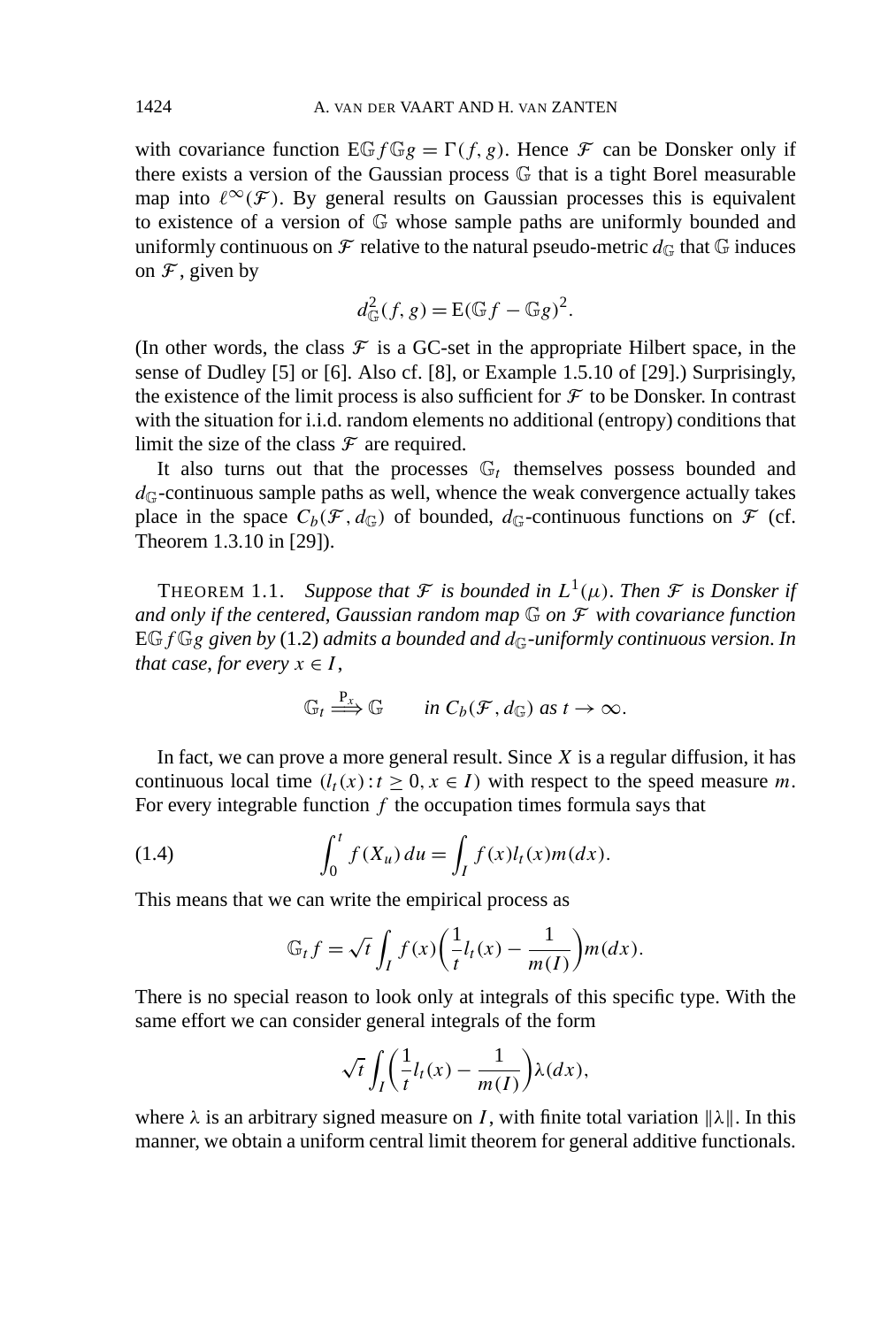So let  $\Lambda$  be a collection of signed measures on *I*. We define the random maps  $\mathbb{H}_t$  on  $\Lambda$  by

$$
\mathbb{H}_t \lambda = \sqrt{t} \int_I \left( \frac{1}{t} l_t(x) - \frac{1}{m(I)} \right) \lambda(dx).
$$

Slightly abusing terminology, we call  $\mathbb{H}_t$  the empirical process indexed by the class  $\Lambda$ . By the multidimensional central limit theorem, the finite-dimensional distributions of  $\mathbb{H}$ <sub>t</sub> converge weakly to those of a Gaussian, zero-mean random map  $\mathbb H$  on  $\Lambda$  with covariance function

$$
(1.5) \quad \text{E}\mathbb{H}\lambda\mathbb{H}\nu = \frac{4}{m(I)}\int_{I} \big(\lambda(l,x) - F(x)\lambda(I)\big)\big(\nu(l,x) - F(x)\nu(I)\big)ds(x).
$$

As before, the Gaussian random map  $\mathbb H$  induces a natural pseudo-metric  $d_{\mathbb{H}}^2(\lambda, \nu) = \mathbb{E}(\mathbb{H}\lambda - \mathbb{H}\nu)^2$  on the class  $\Lambda$ .

If the total variations of the signed measures are uniformly bounded, that is,  $\sup_{\lambda \in \Lambda} ||\lambda|| < \infty$ , then, for every fixed *t*,

$$
(1.6) \qquad \sup_{\lambda \in \Lambda} |\mathbb{H}_t \lambda| \leq \sqrt{t} \sup_{x \in I} \left| \frac{1}{t} l_t(x) - \frac{1}{m(I)} \right| \sup_{\lambda \in \Lambda} \|\lambda\| < \infty \qquad \text{a.s.}
$$

Hence  $\mathbb{H}_t$  is a random map into the space  $\ell^{\infty}(\Lambda)$ , and we can ask whether the weak convergence of  $\mathbb{H}_t$  to  $\mathbb H$  takes place in  $\ell^{\infty}(\Lambda)$ , with a tight, Borel measurable limit process. If this is the case, we call the collection  $\Lambda$  a *Donsker class*. Again, the existence of the limiting process, which is obviously necessary, is also sufficient. As before, by general results on Gaussian processes the existence can be translated into the existence of a version of the Gaussian process H that has bounded and  $d_H$ -uniformly continuous sample paths.

THEOREM 1.2. *Suppose that*  $\sup_{\lambda \in \Lambda} ||\lambda|| < \infty$ . *Then*  $\Lambda$  *is Donsker if and only if the centered, Gaussian random map*  $\mathbb H$  *on*  $\Lambda$  *with covariance function* (1.5) *admits a bounded and*  $d_{\mathbb{H}}$ *-uniformly continuous version. In that case, for every*  $x \in I$ ,

$$
\mathbb{H}_t \stackrel{P_x}{\Longrightarrow} \mathbb{H} \qquad \text{in } C_b(\Lambda, d_{\mathbb{H}}) \text{ as } t \to \infty.
$$

Theorem 1.1 is indeed a special case of Theorem 1.2, since  $\mathbb{G}_t f = \mathbb{H}_t \lambda_f$ , where  $λ<sub>f</sub>(dx) = f(x)m(dx).$ 

The theory of majorizing measures provides necessary and sufficient conditions for the existence of bounded and  $d_{\mathbb{H}}$ -uniformly continuous Gaussian processes on  $\Lambda$  in terms of the geometry of the pseudo-metric space  $(\Lambda, d_{\mathbb{H}})$ . See [7, 27], and Chapters 11 and 12 of [16]. We shall use this theory to prove our main theorem. Conversely, we can use it to deduce the following analytic characterization of the Donsker property.

If  $(Y, d)$  is a pseudo-metric space, we denote by  $B_d(y, \varepsilon)$  the closed ball around *y* of *d*-radius *ε*.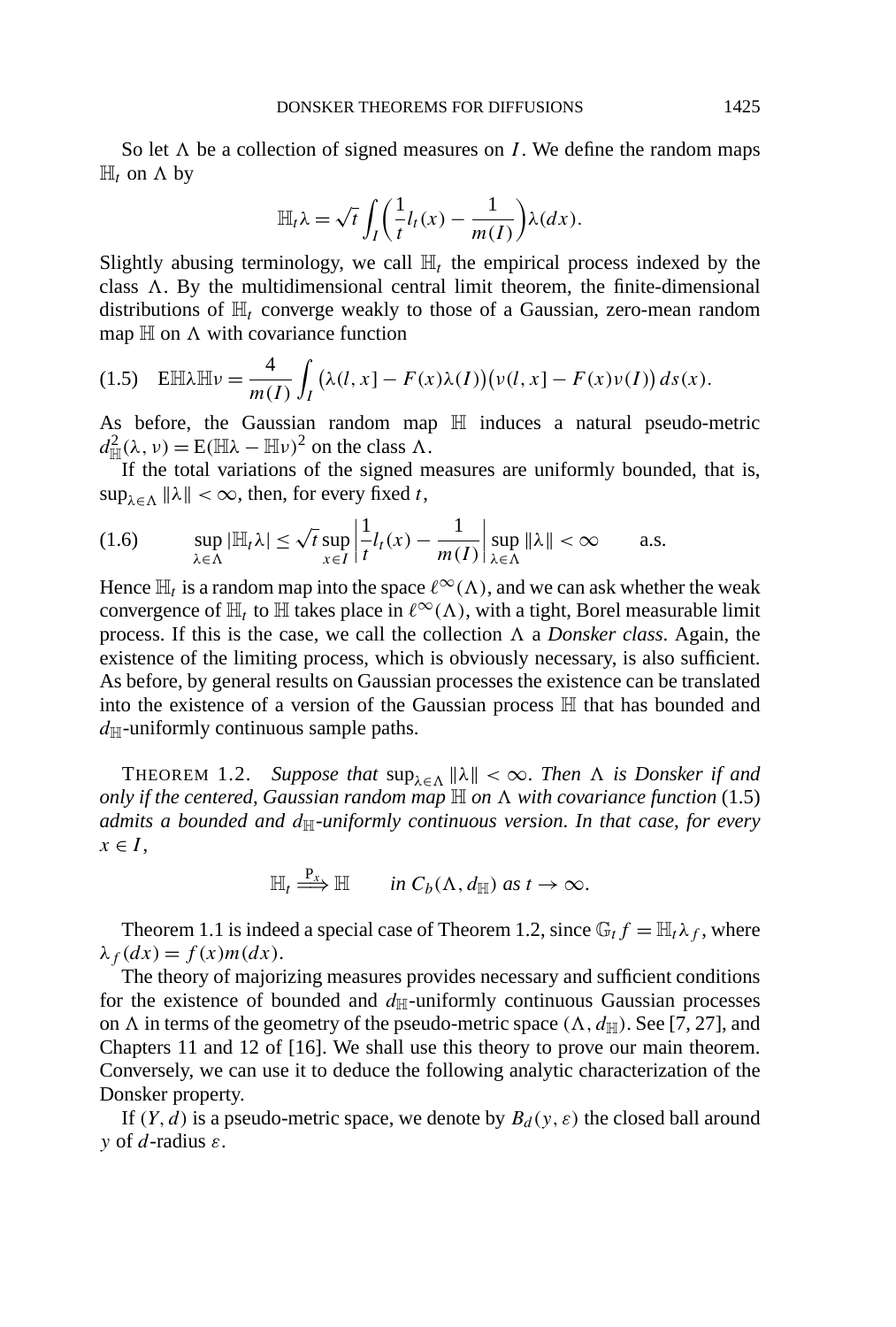COROLLARY 1.3. *Suppose that*  $\sup_{\lambda \in \Lambda} ||\lambda|| < \infty$ . *Then*  $\Lambda$  *is Donsker if and only if there exists a Borel probability measure*  $\nu$  *on*  $(\Lambda, d_\mathbb{H})$  *such that* 

$$
\lim_{\eta \downarrow 0} \sup_{\lambda \in \Lambda} \int_0^{\eta} \sqrt{\log \frac{1}{\nu(B_{d_{\mathbb{H}}}(\lambda, \varepsilon))}} d\varepsilon = 0.
$$

**PROOF.** Combine Theorem 1.2 with Theorems 11.18 and 12.9 of [16].  $\Box$ 

In general, the majorizing measure condition is less stringent than the metric entropy condition introduced by Dudley [5]. However, the latter is often easier to work with in concrete cases. Therefore, it is useful to give a sufficient entropy condition for  $\Lambda$  to be Donsker. If  $(Y, d)$  is a pseudo-metric space, we denote by  $N(\varepsilon, Y, d)$  the minimal number of closed balls of *d*-radius  $\varepsilon$  that is needed to cover *Y* .

COROLLARY 1.4. *Suppose that*  $\sup_{\lambda \in \Lambda} ||\lambda|| < \infty$ . *Then the class*  $\Lambda$  *is Donsker if*

$$
\int_0^\infty \sqrt{\log N(\varepsilon,\Lambda,d_{\mathbb{H}})}\,d\varepsilon < \infty.
$$

In view of definition (1.5) the covering number  $N(\varepsilon, \Lambda, d_{\mathbb{H}})$  is the  $L^2(s)$ -covering number of the class of functions

$$
x \mapsto \lambda(l, x) - F(x)\lambda(I), \qquad \lambda \in \Lambda.
$$

These functions are of uniformly bounded variation and hence the full class, with the elements of  $\Lambda$  of uniformly bounded variation, possesses a finite  $L^2(Q)$ -entropy integral for any finite measure *Q*. (See, e.g., [29], Theorem 2.7.5.) Unfortunately, this observation is useless in the present situation, as under our conditions the measure defined by the scale function *s* is unbounded. Under appropriate bounds on the tails of the envelope function of the class, it is still possible to exploit the fact that the functions are of bounded variation by a partitioning argument, as in Corollary 2.7.4 of [29]. Alternatively, for special  $\Lambda$ we can use the preceding corollary in combination with VC-theory. However, the best results are obtained through direct application of Theorem 1.2, as this allows to exploit the fine properties of Gaussian processes. We illustrate this in Section 2 by several examples of interest.

The Donsker theorem is based on approximation by a continuous local martingale and an analysis of local time. In Section 3 we present a uniform central limit theorem for continuous local martingales under a majorizing measure condition. This extends a result by Nishiyama [22], and is of interest on its own. In Section 4 we recall the necessary results on local time. Following these preparations the final section gives the proofs of the main results.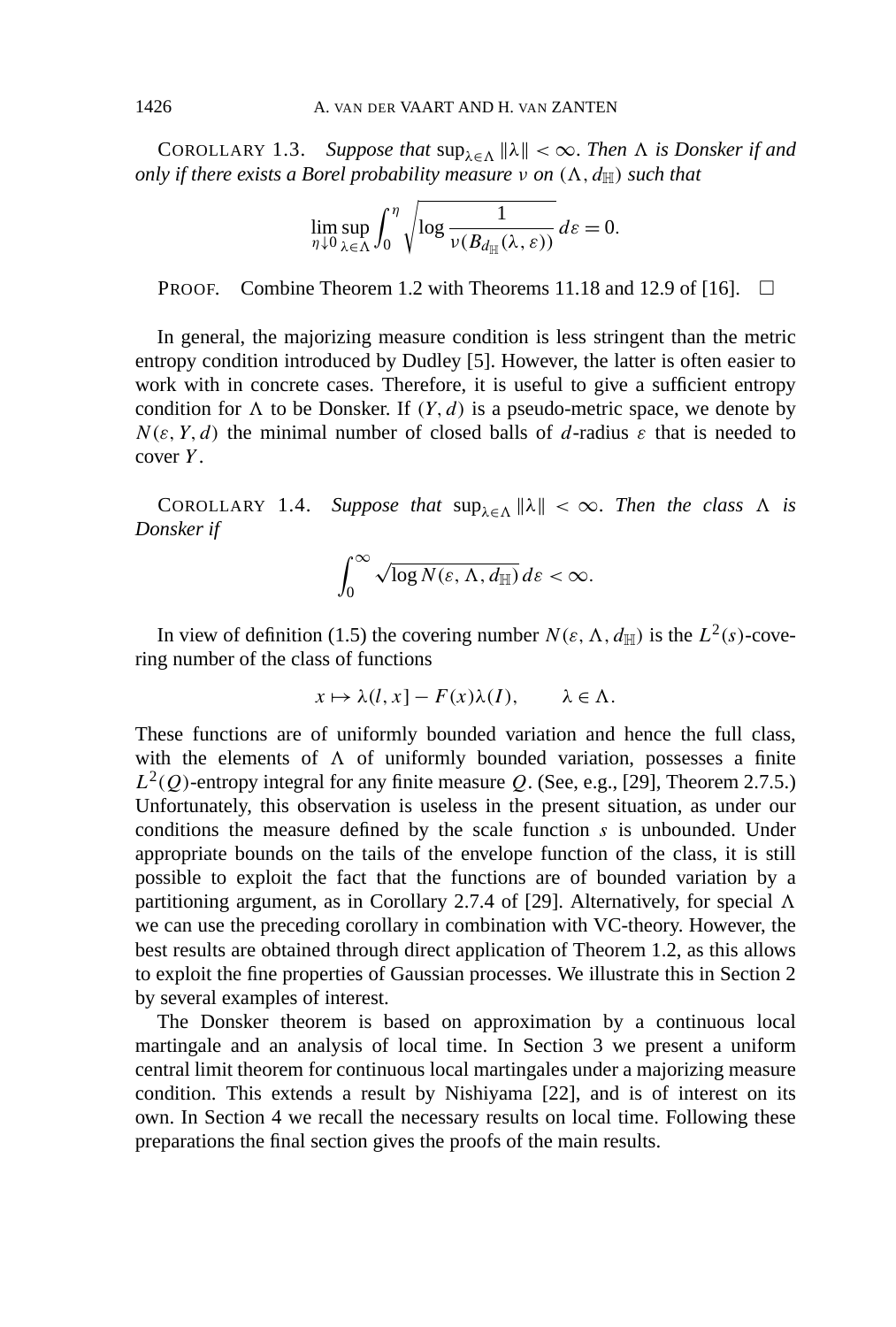Let us remark that because of the use of local time, our approach is limited to the one-dimensional case. In higher dimensions one has to resort to different methods, using for instance the generator of the diffusion to relate the empirical process to a family of local martingales. This approach was followed (for general stationary, ergodic Markov processes) by Bhattacharya [3] to obtain a functional central limit theorem for

$$
\frac{1}{\sqrt{n}}\int_0^{nt}\bigg(f(X_u)\,du-\int_If\,d\mu\bigg),\,
$$

where *f* is one fixed function,  $t > 0$  and  $n \to \infty$ . It is not clear, however, whether necessary and sufficient conditions can be obtained in this way.

The notation  $a \lesssim b$  is used to denote that  $a \leq Cb$  for a constant *C* that is universal, or at least fixed in the proof.

**2. Examples.** In this section we consider four special cases of Theorem 1.2.

2.1. *Diffusion local time.* The first example is a uniform central limit theorem for diffusion local time. The space of continuous functions on a compact set  $J \subseteq \mathbb{R}$ , endowed with the supremum norm, is denoted by  $C(J)$ .

THEOREM 2.1. Suppose that  $\int_I F^2(1 - F)^2 ds < \infty$ . Then, for all  $x \in I$  and *compact*  $J \subseteq I$ ,

$$
\sqrt{t}\left(\frac{1}{t}l_t - \frac{1}{m(I)}\right) \stackrel{\mathbf{P}_x}{\Longrightarrow} \mathbb{G}
$$

*in C(J )*, *where* G *is a zero-mean Gaussian random map with covariance function*

$$
E\mathbb{G}(x)\mathbb{G}(y) = \frac{4}{m(I)}\int_I (\mathbb{1}_{[x,r)} - F)(\mathbb{1}_{[y,r)} - F) ds.
$$

PROOF. We apply Corollary 1.4 with  $\Lambda = {\delta_x : x \in J}$ , where  $\delta_x$  is the Dirac measure concentrated at *x*. The integrability of the function  $F^2(1 - F)^2$  is equivalent to the finiteness of the covariance function of the limit G. To verify the entropy condition, observe that the pseudo-metric  $d$  that is induced by  $\mathbb{G}$  on  $\Lambda$  is given by  $d(\delta_x, \delta_y) = \sqrt{|s(x) - s(y)|}$ . It follows that the space  $(\Lambda, d)$  is isometric to  $(s(J), \sqrt{| \cdot |})$ . Since  $s(J)$  is compact, this implies that the entropy condition of Corollary 1.4 is satisfied. Hence, we have weak convergence in  $\ell^{\infty}(J)$ , and therefore also in  $C(J)$ , since diffusion local time is continuous in the space variable (see Section 4).  $\Box$ 

We remark that the weak convergence of the normalized local time process, as in the preceding theorem, cannot be extended to uniformity on the entire state space *I*. By the continuous mapping theorem, uniform weak convergence in  $\ell^{\infty}(I)$ would imply weak convergence of the sup-norm to a finite limit. But since the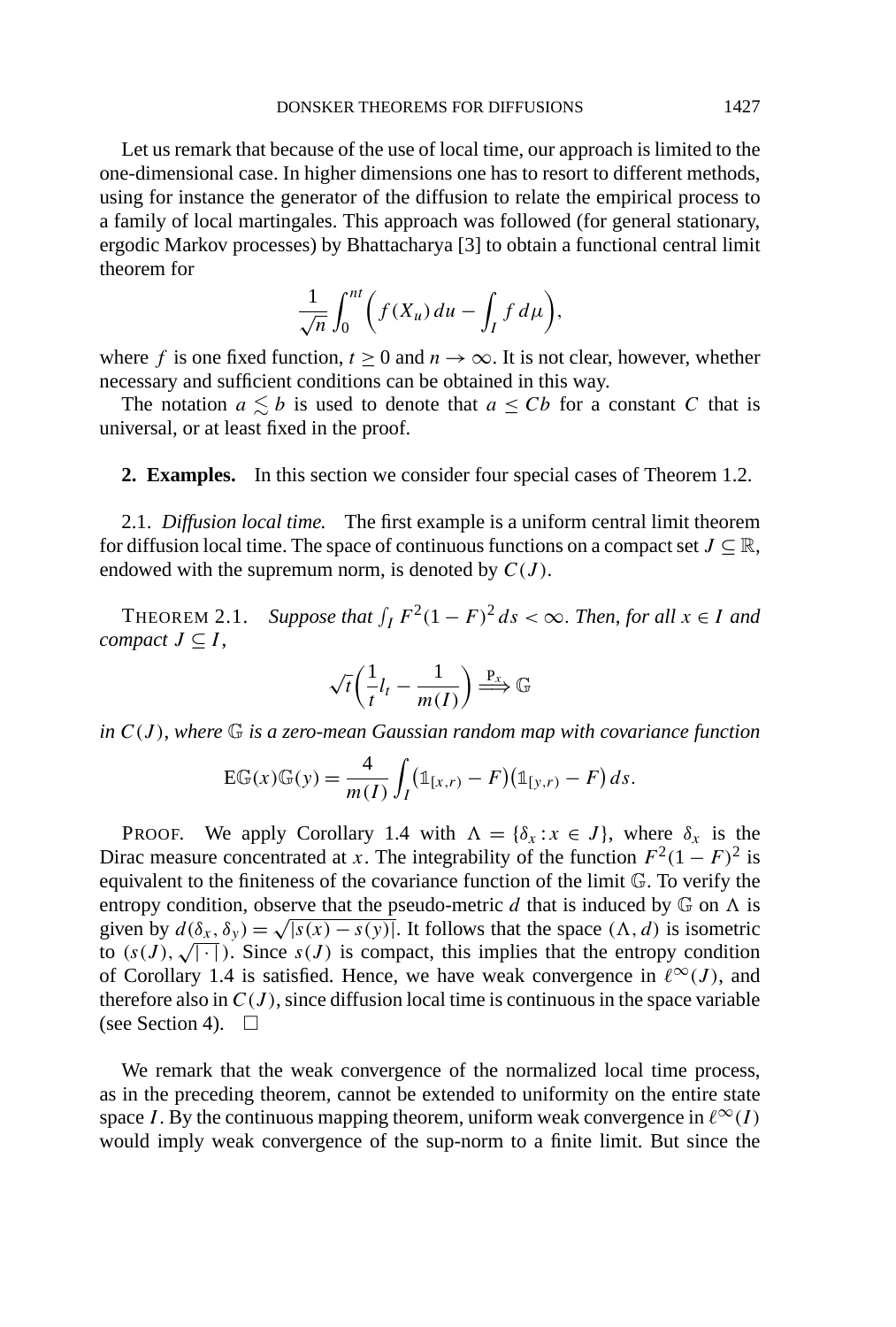function  $x \mapsto l_t(x)$  vanishes outside the range of  $(X_s : 0 \le s \le t)$ , which is strictly within *I* a.s., we have a.s.

$$
\left\|\sqrt{t}\left(\frac{1}{t}l_t-\frac{1}{m(I)}\right)\right\|_{\infty}\geq \frac{\sqrt{t}}{m(I)}\to\infty,
$$

which would lead to a contradiction.

On the other hand, we can construct a version of the limit process  $\mathbb G$  with continuous (but not necessarily bounded) sample paths on the entire state space. Then the process  $\sqrt{t}$ ( $l_t/t - 1/m(I)$ ) indexed by *I* converges to G relative to the topology of uniform convergence on compacta. [To construct a version of G with continuous sample paths on  $I$ , first construct an arbitrary version  $\mathbb G$  indexed by a countable dense subset  $Q \subset I$ . In view of the entropy bound obtained in the proof of Theorem 2.1 the modulus of continuity  $\sup_{s,t\in J\cap O: |s-t|< \delta} |\mathbb{G}(s) - \mathbb{G}(t)|$  of the restriction of this process to a given compact  $J \subset I$  converges to zero in mean as *δ* ↓ 0. Thus up to a null set the process *G* is uniformly continuous on bounded subsets of its (countable, dense) index set. We can extend it by continuity to the whole state space *I* .]

For later reference we note that, given the integrability of the function  $F^2(1 - F)^2$ , there exist positive constants *c*<sub>1</sub>, *c*<sub>2</sub> such that, for all  $x \in I$ ,

(2.1) 
$$
c_1(1+|s(x)|) \leq E\mathbb{G}^2(x) \leq c_2(1+|s(x)|).
$$

Because the function *s* is unbounded, this too shows that there is no version of  $\mathbb{G}$ with bounded sample paths.

2.2. *Empirical process indexed by functions.* In this section we give a sufficient condition for the weak convergence of the empirical process (1.3) indexed by a general class  $\mathcal F$  of functions. This covers many concrete examples. However, for special classes of functions, such as indicators in the line, the result can be improved, as illustrated in the next sections.

Let  $(1 + \sqrt{|s|})dF$  denote the measure with density  $(1 + \sqrt{|s|})$  relative to *F*.

THEOREM 2.2. Suppose that  $\int_I F^2(1 - F)^2 ds < \infty$ . Then every class of *functions*  $\mathcal{F} \subseteq L^1((1+\sqrt{s})dF)$  *that satisfies the entropy condition* 

$$
\int_0^\infty \sqrt{\log N\big(\varepsilon,\mathcal{F},L^1\big((1+\sqrt{|s|})\,d\,F\big)\big)}\,d\,\varepsilon < \infty
$$

*is Donsker*.

PROOF. In view of the occupation times formula  $\mathbb{G}_t f = \sqrt{t} \int_I f(l_t/t 1/m(I)$  dm. Therefore, a version of the limit process  $\mathbb H$  must be given by  $\mathbb{H}f = \int f \mathbb{G} dm$ , for  $\mathbb{G}$  the limit process of the diffusion local time process  $mJ = J J \oplus dm$ , for  $\oplus$  the fimit process of the diffusion focal time process obtained in Theorem 2.1. Because  $\int |f|(1 + \sqrt{|s|}) dm < \infty$  by assumption and botained in Theorem 2.1. Because  $f[f](1 + \sqrt{|s|}) dm < \infty$  by assumption and  $E[\mathbb{G}] \lesssim 1 + \sqrt{|s|}$  by (2.1), this process is indeed well defined. It is easily shown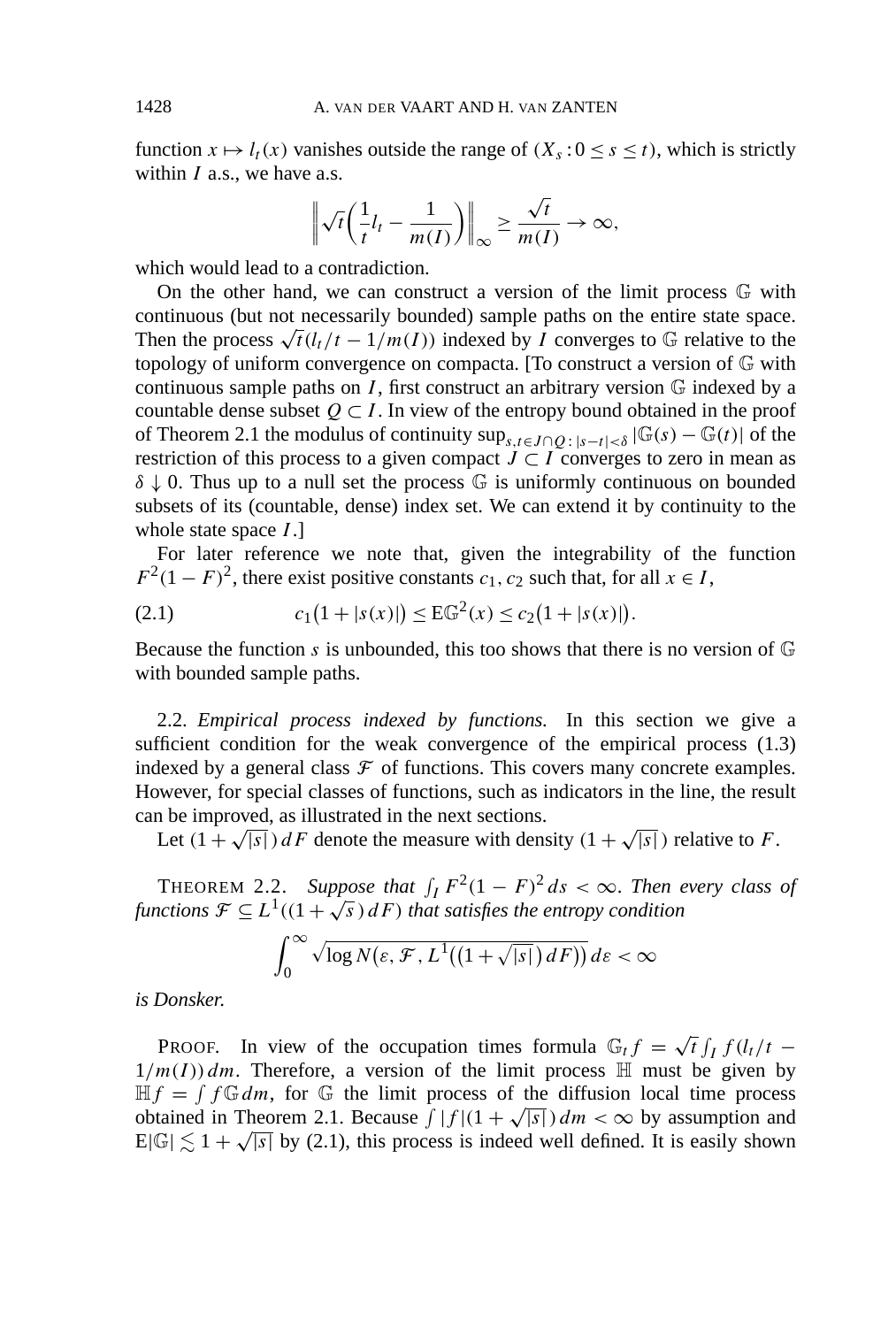that this process  $H$  is a mean-zero process with the correct covariance structure, whence it suffices to check that it possesses a version with bounded and uniformly continuous sample paths.

Now

$$
\mathbf{E}(\mathbb{H}f - \mathbb{H}g)^2 = \frac{2}{\pi} (\mathbf{E}|\mathbb{H}f - \mathbb{H}g|)^2 \lesssim \left(\int |f - g| \mathbf{E}\mathbb{G} dm\right)^2.
$$

In view of (2.1) the intrinsic metric  $d_{\text{H}}(f, g)$  is bounded above by a multiple of the  $L^1((1+\sqrt{|s|}) dm)$ -norm of *f* − *g*. Hence the existence of the appropriate version of  $\mathbb H$  follows from [5].  $\Box$ 

EXAMPLE 2.3. As a particular example, we may take any VC-class  $\mathcal F$  with an envelope function  $\mathbb F$  such that

$$
\int_I \mathbb{F}(x)\big(1+\sqrt{|s(x)|}\big)\,dm(x)<\infty.
$$

Then the covering number  $N(\varepsilon Q\mathbb{F}, \mathcal{F}, L^1(Q))$  is bounded by  $C(1/\varepsilon)^V$  for  $V + 1$ the VC-index of the class  $\mathcal F$  and  $C$  a constant depending on  $V$  only, and any *σ*-finite measure *Q* such that  $Q\mathbb{F} < \infty$ . (See, e.g., Theorem 2.6.7 in [29], where it is clear from the proof that the result extends to  $\sigma$ -finite measures  $Q$ .) In particular, the entropy condition of the preceding theorem is satisfied, and hence  $\mathcal F$  is Donsker.

EXAMPLE 2.4. Another example is given by the collection of all monotone functions  $f: I \to [0, 1]$ . Because this has a finite entropy integral for any finite functions  $f: I \to [0, 1]$ . Because this has a finite<br>measure, this class is Donsker if  $\int_I \sqrt{|s|} dF < \infty$ .

EXAMPLE 2.5. A third example is given by the collection of all functions  $f: I \to [0, 1]$  with  $|f(x) - f(y)| \le |x - y|^{\alpha}$  for some  $\alpha > 1/2$  in the case that  $\overline{I}$  is compact. This class has entropy relative to the uniform norm bounded above by a multiple of  $(1/\varepsilon)^{1/\alpha}$  and hence satisfies the entropy condition of the preceding by a multiple of  $(1/\varepsilon)$ <sup>*, and* and theorem if  $\int_I \sqrt{|s|} dF < \infty$ .</sup>

Using the approach of Corollary 2.7.4 of [29], this can be extended to unbounded state space  $I = \mathbb{R}$  under the condition that for some  $p < 2/3$ 

$$
\sum_{j=1}^{\infty} \left( \int_{j < |x| \le j+1} \left( 1 + \sqrt{|s|(x)} \right) dF(x) \right)^p < \infty.
$$

Analogy with the case of empirical processes for independent observations suggests that the class will remain Donsker if this holds for  $p = 2/3$ , but we have not investigated this.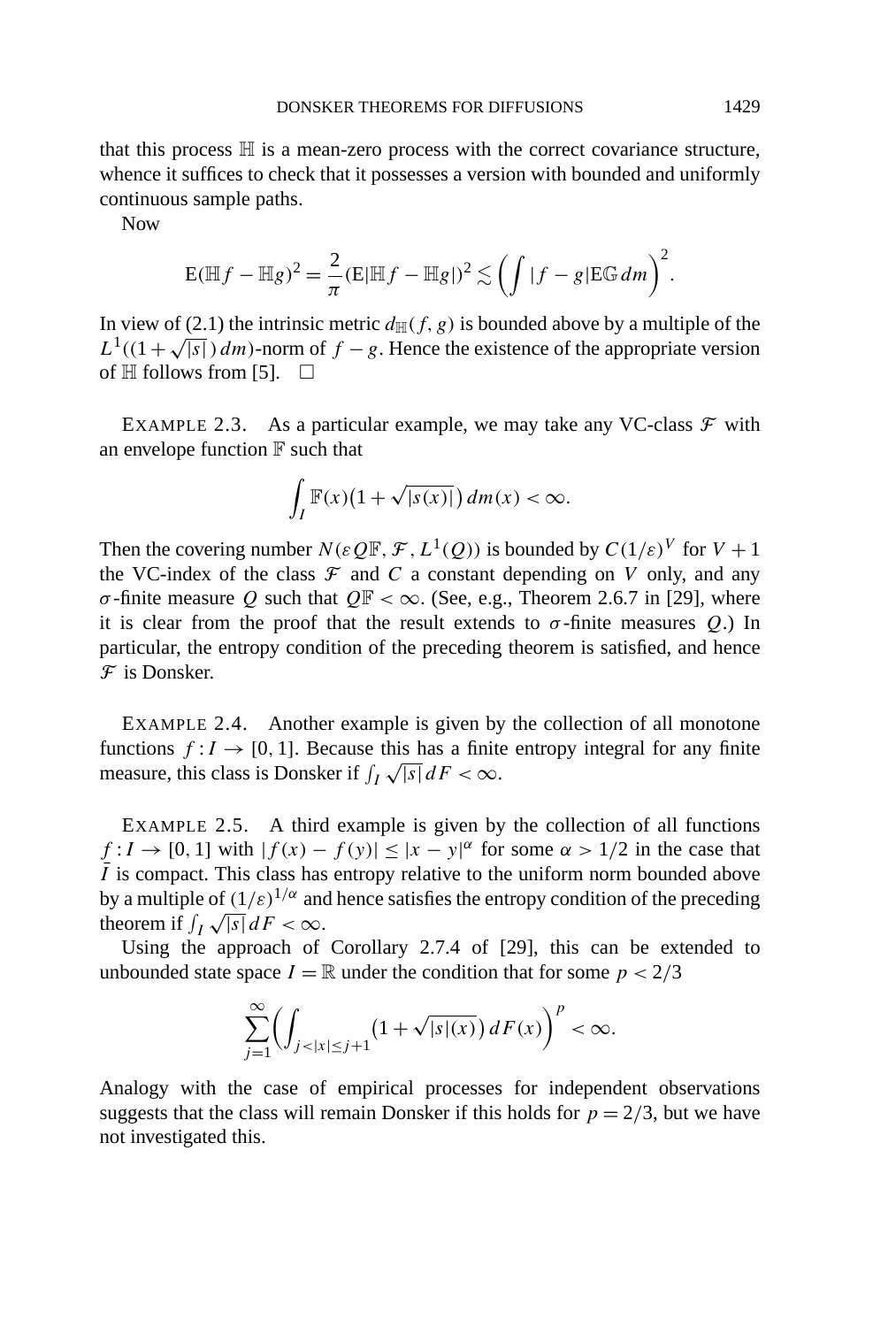2.3. *Local time density estimator.* Suppose that the invariant probability measure  $\mu$  has a locally bounded density f with respect to a measure  $\nu$  on I. Then it follows from the occupation times formula (1.4) that the empirical measure  $\mu_t$ , defined by

$$
\mu_t(B) = \frac{1}{t} \int_0^t \mathbb{1}_B(X_u) \, du,
$$

has the (random) density

$$
f_t(x) = \frac{m(I)f(x)l_t(x)}{t}
$$

with respect to  $\nu$ . In the statistical literature this density  $f_t$  is often called the local time estimator of  $f$ ; see, for example, [4]. If  $\nu$  is the Lebesgue measure on *I* and  $f$  is continuous, then  $f_t$  is simply the derivative of the empirical distribution function.

Kutoyants [14] and Negri [19] studied the statistical properties of the local time estimator for regular diffusions on  $\mathbb R$  that are generated by certain stochastic differential equations. In particular, for the special class of diffusions he considered, Kutoyants [14] showed that the normalized difference  $\sqrt{t}(f_t - f)$  converges weakly to a Gaussian limit, uniformly on the whole state space *I* . In this section we complement and generalize their results, giving precise conditions for general regular diffusions.

The finite-dimensional distributions of  $\sqrt{t(f_t - f)}$  converge weakly to those of the centered, Gaussian random map H with covariance function

$$
E\mathbb{H}(x)\mathbb{H}(y) = 4m(I)f(x)f(y)\int_I (\mathbb{1}_{[x,r)} - F)(\mathbb{1}_{[y,r)} - F) ds,
$$

provided that these covariances are finite. The following theorem gives necessary and sufficient conditions under which this finite-dimensional convergence can be extended to uniform convergence, on compacta or on the full state space *I* . Recall that we assume throughout that *f* is bounded on compact subsets of *I* .

THEOREM 2.6. (i) *We have*  $\sqrt{t}(f_t - f) \stackrel{P_{x}}{\Longrightarrow} \mathbb{H}$  *in*  $\ell^{\infty}(J)$  *for every compact*  $J \subseteq I$  *and*  $x \in I$  *if and only if*  $\int_I F^2 (1 - F)^2 ds < \infty$ .

(ii) *We have*  $\sqrt{t(f_t-f)} \stackrel{P_x}{\Longrightarrow} \mathbb{H}$  *in*  $\ell^{\infty}(I)$  *for every*  $x \in I$  *if and only if*  $\mathbb{H}$  *admits a version such that*  $\mathbb{H}(x) \to 0$  *almost surely as*  $x \downarrow l$  *or*  $x \uparrow r$ .

PROOF. Because  $\sqrt{t}(f_t - f) = f \sqrt{t}(l_t/t - 1/m(I))$ , a version of the limit process  $\mathbb{H}$  of  $\sqrt{t(f_t - f)}$  can be defined as  $\mathbb{H} = f \mathbb{G}$ , for  $\mathbb{G}$  the limit process of the local time process appearing in Theorem 2.1. In the following we use a version  $\mathbb{H} = f \mathbb{G}$  obtained from a version of  $\mathbb{G}$  with continuous sample paths on the entire state space *I* .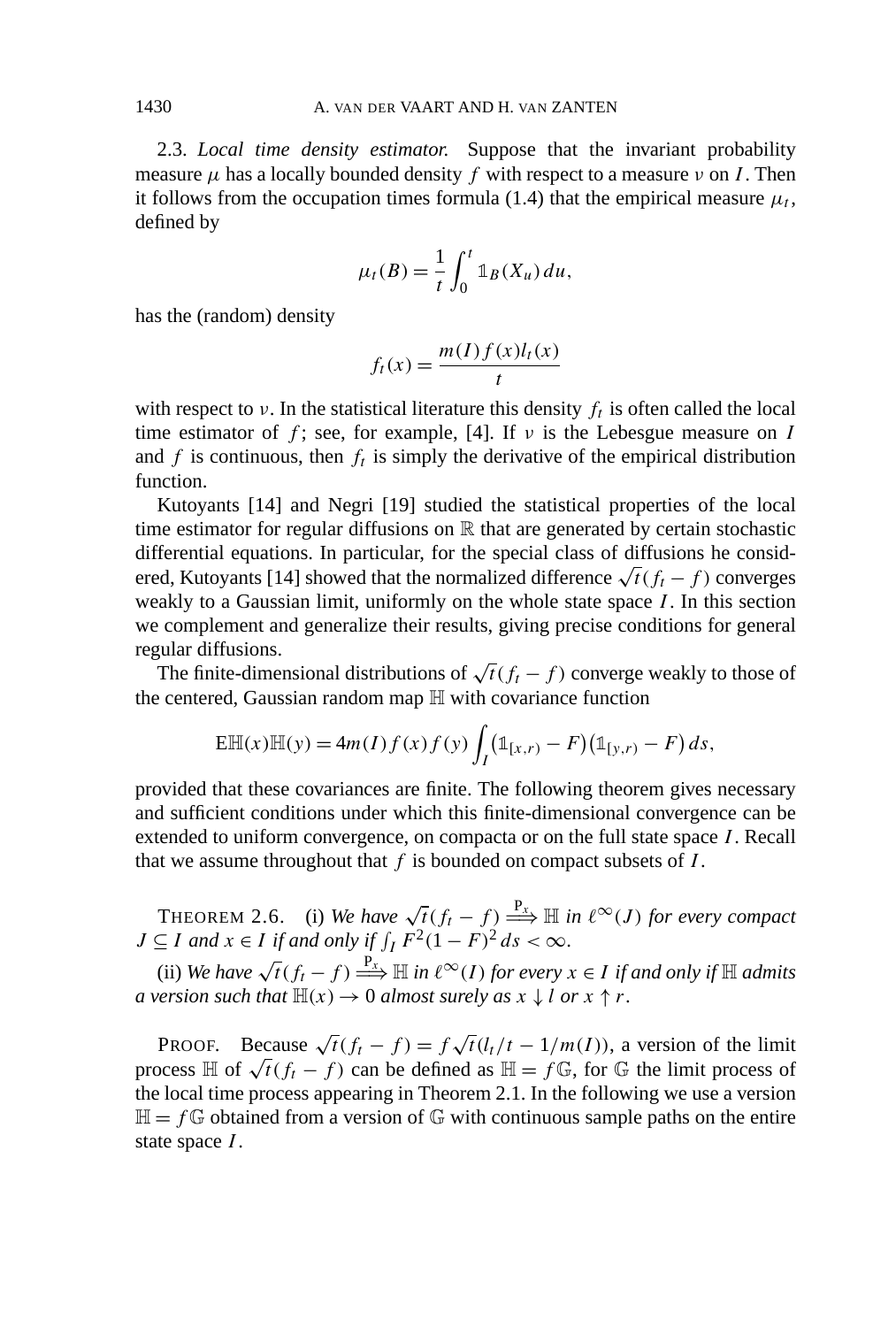For any  $x \in I$ ,

$$
E\mathbb{H}^{2}(x) = 4m(I)f^{2}(x)\left(\int_{(I,x]}F^{2} ds + \int_{(x,r)}(1-F)^{2} ds\right).
$$

Therefore, the condition  $\int_I F^2 (1 - F)^2 ds < \infty$  is equivalent to the finiteness of  $E\mathbb{H}^{2}(x)$  for some *x* with  $f(x) > 0$  (and then for all  $x \in I$ ), whence the condition is certainly necessary.

(i) Since *f* is locally bounded, the map  $\ell^{\infty}(J) \to \ell^{\infty}(J)$  defined by  $z \mapsto fz$ is continuous for the uniform norm. Because  $\mathbb G$  is a tight Borel measurable element in  $\ell^{\infty}(J)$ , so is the process  $\mathbb{H} = f \mathbb{G}$ . Thus the assertion follows from Theorem 2.1.

(ii) From (2.1) it follows that  $E\mathbb{H}^2(x) = f^2(x)E\mathbb{G}^2(x)$  is bounded on *I* only if the function  $f^2s$  is bounded. Because  $s(x) \to \pm \infty$  as x approaches the boundary of *I*, it follows that in this case  $f(x) \to 0$  at the boundary of *I*.

Because the sample paths  $x \mapsto l_t(x)$  of local time vanish for x near the boundary of the state space *I* and  $f(x) \to 0$  as *x* tends to this boundary, the sample paths of the process  $\sqrt{t(f_t - f)}$  tend to zero at the endpoints of *I*. If  $\sqrt{t(f_t - f)}$ converges to a tight limit  $\mathbb H$  in  $\ell^{\infty}(I)$ , then the sample paths of  $\mathbb H$  must tend to zero at the boundary points also, as can be seen, for instance, from an almost sure construction. Thus the condition in (ii) is necessary.

To prove sufficiency, it suffices to show that there exists a version of  $H$  that is a tight, Borel measurable map into  $\ell^{\infty}(I)$ . Let  $J_m$  be an increasing sequence of compact intervals with  $J_m \uparrow I$ , and let  $\mathbb{H}_m = f \mathbb{G} \mathbb{1}_{J_m}$  be the process indexed by *I* with sample paths equal to  $f \oplus f$  on  $J_m$  and equal to zero outside  $J_m$ . Because the restriction of  $\mathbb{G}$  to  $J_m$  is a tight, Borel measurable map into  $C(J_m) \subset \ell^{\infty}(J_m)$  and  $\mathbb{H}_m$  is the image of this restriction under the continuous map  $z \mapsto fz \mathbb{1}_{J_m}$  from  $\ell^{\infty}(J_m)$  to  $\ell^{\infty}(I)$ , the process  $\mathbb{H}_m$  is a tight, Borel measurable map into  $\ell^{\infty}(I)$ . The process  $\mathbb{H} = f \mathbb{G}$  as constructed in the first part of the proof is separable, because it possesses  $d_{\text{H}}$ -uniformly continuous sample paths on every (Euclidean) compact interval  $J \subset I$ , which is  $d_{\mathbb{H}}$ -totally bounded by tightness of H. This implies that this version of the limit process satisfies  $\sup_{x \notin J_m} |\mathbb{H}(x)| \to 0$  almost surely, as  $m \to \infty$ , as does the version of  $\mathbb{H}$  in the statement of (ii). Consequently,

$$
\sup_{x \in I} |\mathbb{H}_m(x) - \mathbb{H}(x)| \leq \sup_{x \notin J_m} |\mathbb{H}(x)| \to 0,
$$

almost surely. We conclude that the process  $\mathbb H$  is the almost sure limit in  $\ell^{\infty}(I)$ of a sequence of tight, Borel measurable maps into  $\ell^{\infty}(I)$ . This implies that H is itself also a tight, Borel measurable map into  $\ell^{\infty}(I)$ , in view of the lemma below.  $\Box$ 

The following lemma gives an easily verifiable sufficient condition for the convergence of  $\sqrt{t(f_t - f)}$  on the entire state space, which is necessary under a mild regularity condition.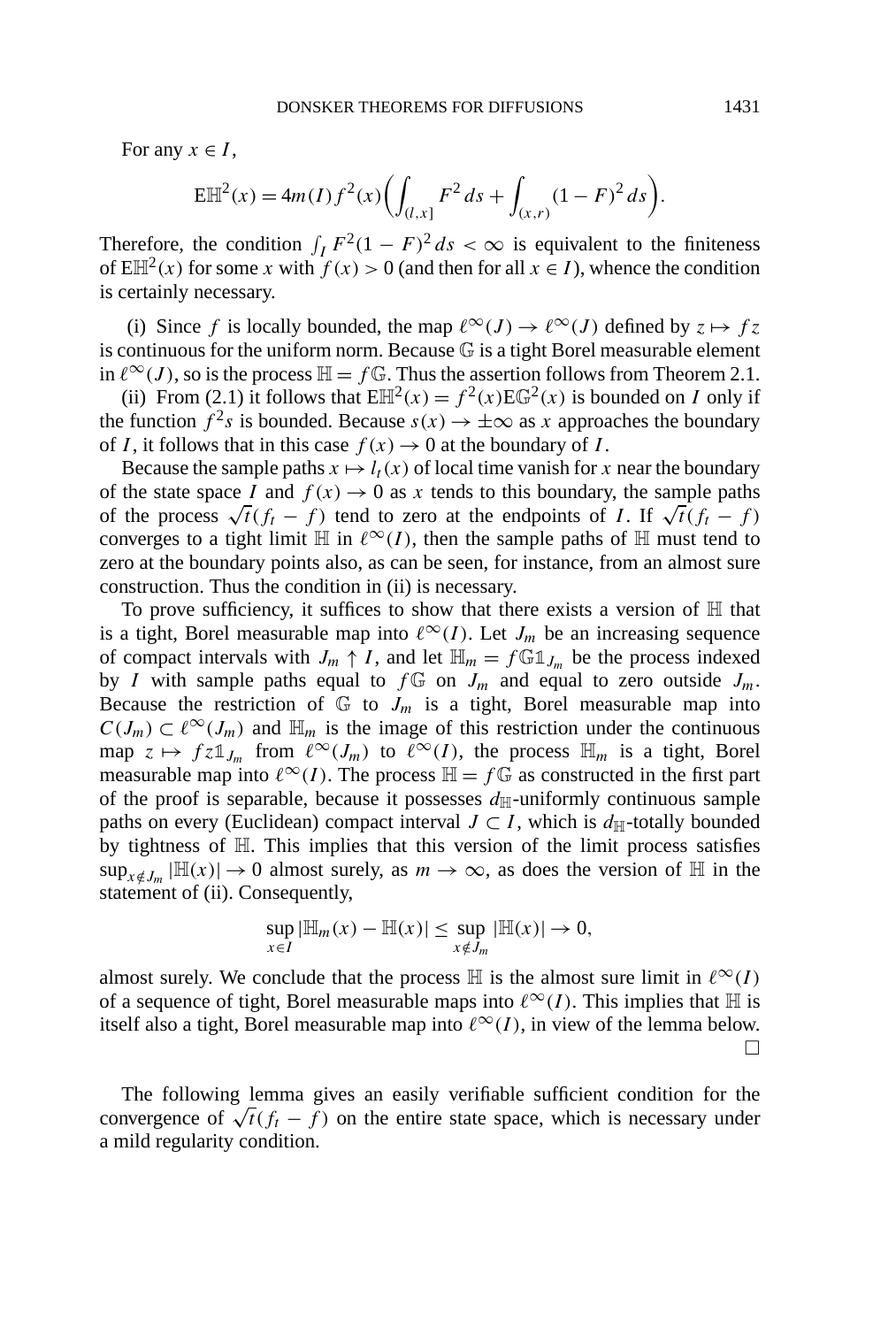COROLLARY 2.7. Suppose that  $\int_I F^2(1 - F)^2 ds < \infty$ . Then if the function  $f^{2}(x)|s(x)|\log\log|s(x)| \rightarrow 0$  *as*  $x \rightarrow l$  *or*  $x \rightarrow r$ , *the convergence* 

$$
\sqrt{t(f_t-f)} \stackrel{\mathrm{P}_x}{\Longrightarrow} \mathbb{H}
$$

*takes place in*  $\ell^{\infty}(I)$  *for every*  $x \in I$ . If the function  $f^2s$  *is monotone near l and r*, *then these conditions are also necessary*.

**PROOF.** We first prove sufficiency. Let  $\mathbb{G}$  be the limit process in Theorem 2.1,  $\mathbb{H} = f \mathbb{G}$  and let W be a two-sided Brownian motion, emanating from zero. By the preceding theorem, it suffices to show that the sample paths of  $\mathbb H$ converge to zero at the boundary points of *I*. Observe that  $E(\mathbb{G}(x) - \mathbb{G}(y))^2 =$  $(4/m(I))E(W(s(x)) - W(s(y)))^2$  for all *x*, *y* ∈ *I*. Moreover, by (2.1), we have  $EG<sup>2</sup>(x) \lesssim EW<sup>2</sup>(s(x))$  for *x* such that  $|s(x)|$  is bounded away from 0. It follows that for  $y \ge x \in I$  close enough to *r*,

$$
E(\mathbb{H}(x) - \mathbb{H}(y))^2
$$
  
= E(f(x)G(x) - f(y)G(y))^2  

$$
\leq (f(x) - f(y))^2 E G^2(x) + f^2(y) E(G(x) - G(y))^2
$$
  

$$
\leq (f(x) - f(y)r)^2 E W^2(s(x)) + f^2(y) E(W(s(x)) - W(s(y)))^2
$$
  
=  $(f(x) - f(y))^2 E W^2(s(x)) + f^2(y) E(W(s(x)) - W(s(y)))^2$   

$$
- 2f(y)(f(x) - f(y)) E W(s(x)) W((s(y)) - W(s(x)))
$$
  
= E(f(x)W(s(x)) - f(y)W(s(y)))<sup>2</sup>,

by the independence of the Brownian increments. If we define  $\mathbb{H}(r) = 0$  and  $f(r)W(s(r)) = 0$ , then the processes  $\mathbb H$  and  $f \mathbb W \circ s$  are continuous in  $L^2$  at *r*, as  $s(x)f^{2}(x) \rightarrow 0$  as  $x \uparrow r$  by assumption. Consequently, under this extension of the index set the inequality in the display remains valid for  $x, y \in [x_0, r]$ , for sufficiently large  $x_0$ . It follows that

$$
\begin{aligned} \mathsf{E} \sup_{x \ge x_0} |\mathbb{H}(x)| &\le \mathsf{E} \sup_{x_0 \le x, y \le r} (\mathbb{H}(x) - \mathbb{H}(y)) \\ &\le 2\mathsf{E} \sup_{x_0 \le x \le r} \mathbb{H}(x) \le 2\mathsf{E} \sup_{x_0 \le x \le r} (f(x) \mathbb{W}(s(x))), \end{aligned}
$$

by Slepian's lemma. By the law of the iterated logarithm for Brownian motion and the condition on *f*, we have that  $f(x)W(s(x)) \to 0$  almost surely as  $x \uparrow r$ . Therefore, the median of the variables  $\sup_{x_0 \le x \le r} |f(x)W(s(x))|$  converges to zero as  $x_0 \uparrow r$ . As a consequence of Borell's inequality the mean of a supremum of a separable Gaussian process is bounded above by a multiple of the median and hence the right-hand side of the preceding display converges to zero. We conclude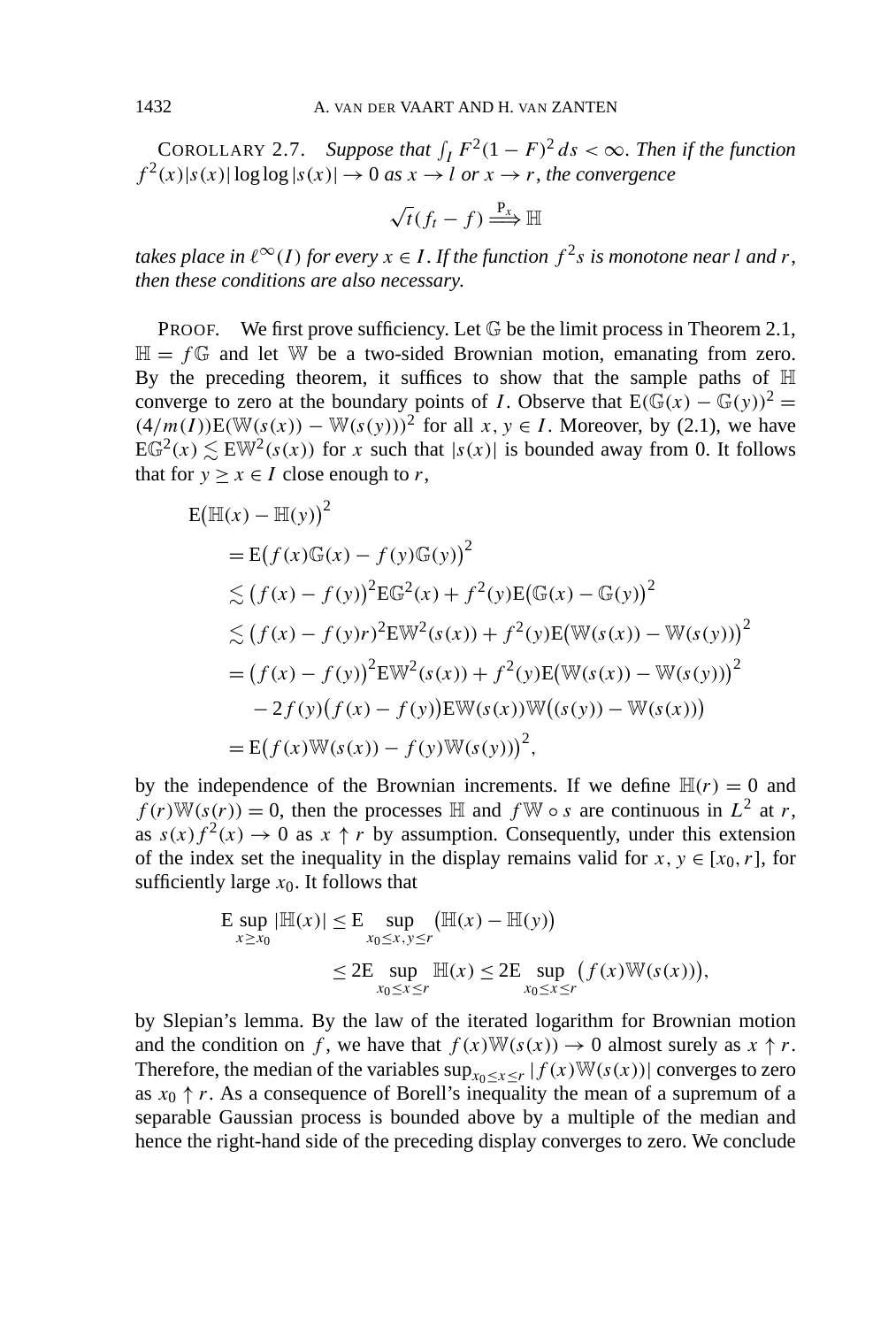that the sequence  $\sup_{x \ge x_0} |\mathbb{H}(x)|$  converges to zero in mean, and by monotonicity also almost surely, for  $\overline{x} \rightarrow r$ . Similar reasoning applies for  $x \rightarrow l$ .

Now assume that  $f^2(x)s(x) \downarrow 0$  as  $x \uparrow r$ . Then *f* is also decreasing near *r*. Furthermore, for  $y \geq x$ ,

$$
E(\mathbb{G}(y) - \mathbb{G}(x))\mathbb{G}(x) = -\frac{4}{m(I)}\int \mathbb{1}_{[x,y)}(\mathbb{1}_{[x,r)} - F) ds \le 0.
$$

We conclude that, for  $y \ge x$  sufficiently close to *r*,

$$
E(\mathbb{H}(y) - \mathbb{H}(x))^2 = E(f(x)\mathbb{G}(x) - f(y)\mathbb{G}(y))^2
$$
  
\n
$$
\ge f(y)^2 E(\mathbb{G}(y) - \mathbb{G}(x))^2 + (f(y) - f(x))^2 E\mathbb{G}^2(x)
$$
  
\n
$$
\ge f(y)^2 (s(y) - s(x)).
$$

Let  $x_n$  be such that  $s(x_n) = e^n$ . Then  $s(x_n) - s(x_m) \ge s(x_n)(1 - e^{-1})$  for  $n > m$ , whence for sufficiently large *m* and  $n > m$ ,

$$
\mathbb{E}(\mathbb{H}(x_n)-\mathbb{H}(x_m))^2\gtrsim f^2(x_n)s(x_n)=:a_n^2,
$$

and hence  $d_{\mathbb{H}}(x_k, x_l) \gtrsim a_{2n}$  for all  $n \leq k, l \leq 2n$ . So the points  $x_n, x_{n+1}, \ldots, x_{2n}$ are *a*2*n*-separated, and Sudakov's inequality implies that

$$
\mathrm{E}\sup_{n\leq k\leq 2n}|\mathbb{H}(x_k)|\gtrsim a_{2n}\sqrt{\log n}\gtrsim a_{2n}\sqrt{\log 2n}.
$$

If  $\mathbb{H}(x) \to 0$  almost surely as  $x \uparrow r$ , then the left-hand side tends to zero, and we conclude that  $a_n^2 \log n \to 0$  as  $n \to \infty$ . Together with the monotonicity of  $f^2s$  this implies the necessity of the right tail condition. The condition on the left tail can be seen to be necessary in the same way.  $\square$ 

LEMMA 2.8. Let  $X_n, X : \Omega \to \mathcal{D}$  be maps from a complete probability space  $(\Omega, \mathcal{F}, P)$  *into a complete metric space*  $\mathcal{D}$ *. If*  $X_n$  *is Borel measurable and tight for every n*, and  $d(X_n, X) \to 0$  *in outer probability, then X is Borel measurable and tight*.

PROOF. The map *X* is Borel measurable, because the convergence in outer probability implies the existence of a subsequence that converges almost surely. The pointwise limit of a sequence of Borel measurable maps into a metric space is itself Borel measurable.

If  $P^*(d(X_n, X) \ge \delta) \to 0$  for every  $\delta > 0$ , then there exists a sequence  $\delta_n \downarrow 0$ such that  $P^*(d(X_n, X) \ge \delta_n) \to 0$ . Hence given some  $\varepsilon > 0$  we can find a subsequence  $n_1 < n_2 < \cdots$  such that  $P^*(d(X_{n_i}, X) \ge \delta_{n_i}) < \varepsilon 2^{-j}$  for every  $j \in \mathbb{N}$ . By the tightness of  $X_n$  for a fixed *n*, we can find a compact set  $K_n$  with  $P(X_n \notin K_n) < \varepsilon 2^{-n}.$ 

The set  $C = \bigcap_j K_{n_j}^{\delta_{n_j}}$ , where  $K^{\delta} = \{x : d(x, K) < \delta\}$ , is totally bounded. If this were not the case, there would be  $\eta > 0$  and a sequence  $\{x_m\} \subset C$  with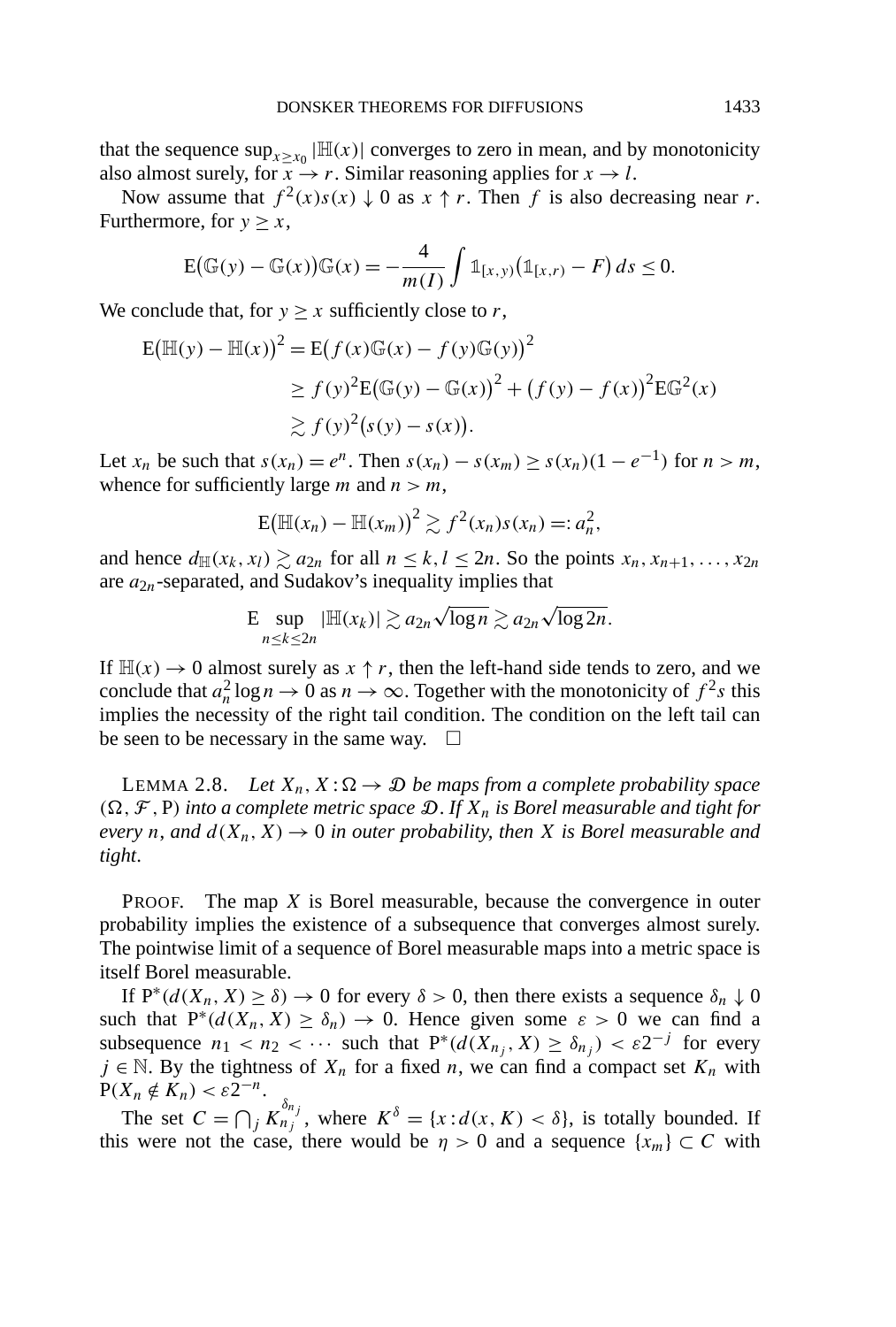$d(x_m, x_{m'}) > \eta$  for every  $m \neq m'$ . Fix *j* such that  $4\delta_{n_j} < \eta$ . There exists  $\{y_m\} \subset$  $K_{n_j}$  with  $d(x_m, y_m) < \delta_{n_j}$  for every *m*, and by compactness of  $K_{n_j}$  this has a converging subsequence. The tail of the sequence  $x_m$  would be in a ball of radius  $2\delta_{n_i}$  around the limit, which contradicts the construction of  $\{x_m\}$ . Thus *C* is totally bounded, and hence its closure is compact.

If  $X_n \in K_n$  for every *n* and  $d(X_{n_j}, X) < \delta_{n_j}$  for every *j*, then  $X \in C$ . We conclude that  $P(X \notin C) < 2\varepsilon$ .  $\Box$ 

2.4. *Empirical distribution function.* Let *J* be an arbitrary subset of *I* . The empirical process  $\mathbb{G}_t$  indexed by the class of functions  $\mathcal{F} = \{\mathbb{1}_{(l,x]} : x \in J\}$  is the restriction of  $\sqrt{t}(F_t - F)$  to *J*, where  $F_t$  is the empirical distribution function, defined by

$$
F_t(x) = \frac{1}{t} \int_0^t \mathbb{1}_{(l,x]}(X_u) \, du.
$$

Kutoyants [13], Negri [18] and Kutoyants and Negri [15] studied this object for a certain class of stochastic differential equations. In particular, Negri [18] proved that for these particular models,  $\sqrt{t}(F_t - F)$  converges weakly to a Gaussian limit, uniformly on the entire state space. We extend their results to general regular diffusions and obtain necessary and sufficient conditions in terms of the scale function and stationary distribution.

In our general setting, it follows from the classical central limit theorem that the finite-dimensional distributions of  $\sqrt{t}(F_t - F)$  converge weakly to those of a centered, Gaussian random map H with covariance function

$$
E\mathbb{H}(x)\mathbb{H}(y) = 4m(I)\int_I \bigl(F(u \wedge x) - F(u)F(x)\bigr)\bigl(F(u \wedge y) - F(u)F(y)\bigr)\,ds(u).
$$

For uniform weak convergence we can give a necessary and sufficient integrability condition, analogous to the preceding result for the local time estimator.

By the occupation times formula (1.4)

$$
F_t(x) - F(x) = \int_{(l,x]} (l_t/t - 1/m(I)) \, dm.
$$

This suggests that a version of the limit process  $\mathbb{H}$  is given by the process  $\mathbb{H}(x)$  =  $\int_l^x \mathbb{G} \, dm$  for  $\mathbb{G}$  the limit process of the diffusion local time process obtained in Theorem 2.1. In the proof of the following theorem it is seen that this integral is indeed well defined, in an  $L^2$ -sense, and gives a version of  $\mathbb{H}$ .

THEOREM 2.9. (i) *We have*  $\sqrt{t}(F_t - F) \stackrel{P_x}{\Longrightarrow} \mathbb{H}$  *in*  $\ell^{\infty}(J)$  *for every compact*  $J \subseteq I$  *and some*  $x \in I$  *if and only if*  $\int_I F^2 (1 - F)^2 ds < \infty$ .

(ii) *We have*  $\sqrt{t}(F_t - F) \stackrel{P_x}{\Longrightarrow} \mathbb{H}$  *in*  $\ell^{\infty}(I)$  *for some*  $x \in I$  *if and only if*  $\mathbb{H}$  *admits a* version such that  $\mathbb{H}(x) \to 0$  *almost surely as*  $x \downarrow l$  *or*  $x \uparrow r$ .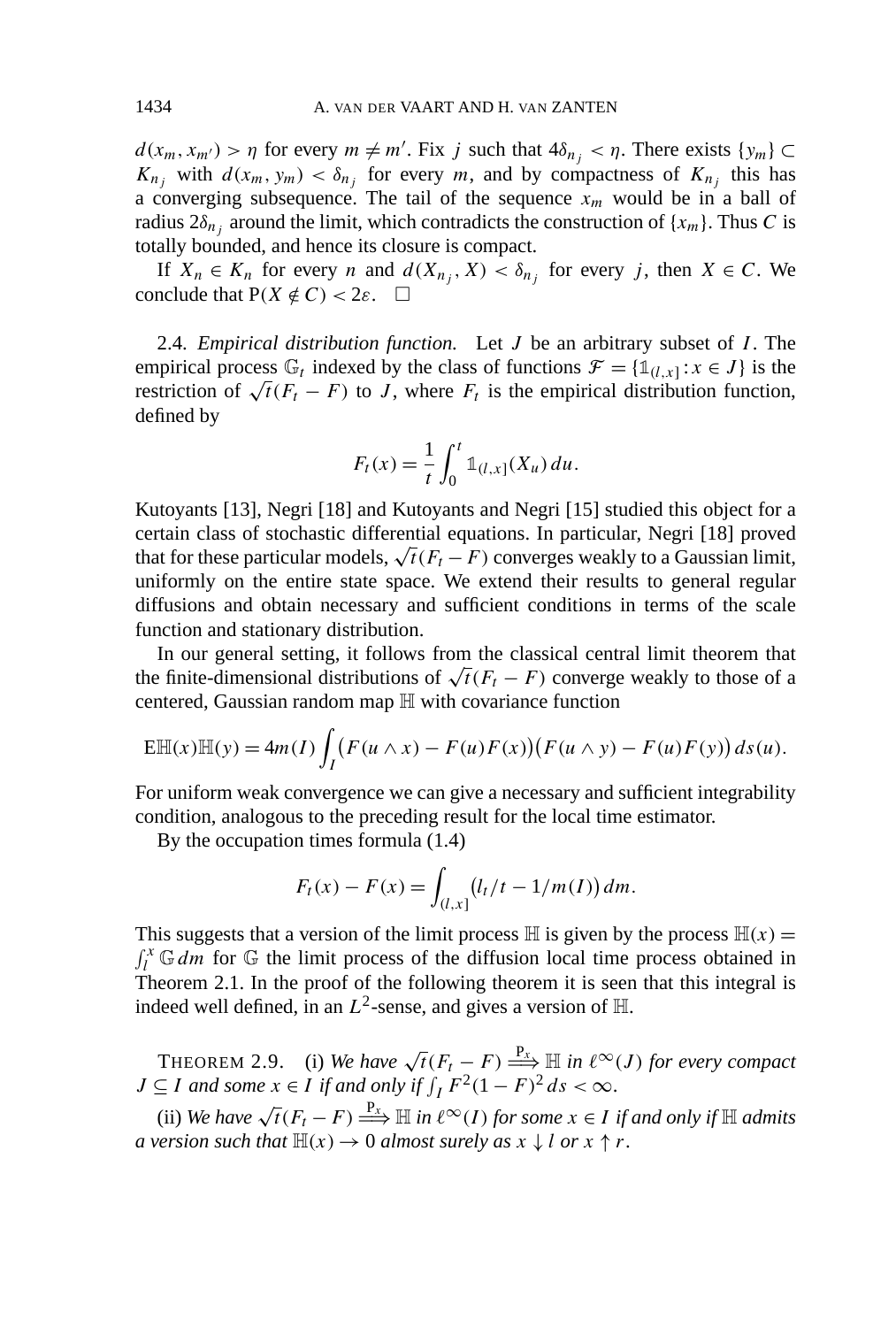PROOF. For any  $x \in I$ , we have

$$
E\mathbb{H}^{2}(x) = 4m(I)\bigg(\big(1 - F(x)\big)^{2} \int_{l}^{x} F^{2} ds + F^{2}(x) \int_{x}^{r} (1 - F)^{2} ds\bigg).
$$

Therefore, the integrability of the function  $F^2(1 - F)^2$  relative to *s* is equivalent to the existence of the covariance process of the limit process H. It is clearly necessary for both (i) and (ii).

If  $x_n$  is such that  $s(x_n) = e^n$ , then the integrability and monotonicity of *(*1 − *F*)<sup>2</sup> near *r* imply that  $\sum_{n} (1 - F)^2(x_n)(s(x_n) - s(x_{n-1})) < \infty$ . Because  $s(x_n)/s(x_{n-1}) = e$ , this implies that  $(1-F)^2(x_n)s(x_n) \to 0$ . Again by monotonicity of *F* we obtain that  $(1 - F)^2(x)s(x) \to 0$  as  $x \uparrow r$ . Similarly  $F^2(x)s(x) \to 0$ as  $x \downarrow l$ .

The process G of Theorem 2.1 possesses continuous sample paths and hence is integrable on compacts  $J \subset I$ . By straightforward calculations we see that, for  $a < b$  in *I*,

$$
\frac{m(I)}{4}E\left(\int_{a}^{b} \mathbb{G} dF\right)^{2}
$$
\n
$$
= \int_{a}^{b} \int_{a}^{b} \int \left(\mathbb{1}_{\{x \le u\}} - F(u)\right)\left(\mathbb{1}_{\{y \le u\}} - F(u)\right) ds(u) dF(x) dF(y)
$$
\n
$$
= (F(b) - F(a))^{2} \left(\int_{l}^{a} F^{2} ds + \int_{b}^{r} (1 - F)^{2} ds\right)
$$
\n
$$
+ \int_{a}^{b} (F(1 - F(b)) - (1 - F)F(a))^{2} ds.
$$

The last integral on the right-hand side is bounded above by  $2(1 - F(b))^2(|s(b)| +$  $C$ ) + 2 $F^2(a)(|s(a)| + C)$  for a constant *C* [depending on  $\int F^2(1 - F)^2 ds$ ]. Combined with the result of the preceding paragraph and the assumed integrability of the function  $F^2(1 - F)^2$  it follows that  $\int_a^b \mathbb{G} dm \to 0$  in  $L^2$  as  $a \to l$  and  $b \rightarrow r$ . Similarly, the same is true if both  $a \rightarrow l$  and  $b \rightarrow l$ , whence the integral  $\mathbb{H}(b) = \int_{l}^{b} \mathbb{G} \, dm$  is well defined in the  $L^2$ -sense. It can be checked that it gives a version of the limit process H.

(i) It suffices to prove that there exists a version of the limit process  $\mathbb H$  with sample paths that are bounded and  $d_{\mathbb{H}}$ -uniformly continuous on the compact *J* ⊂ *I*. In view of the preceding we have that

$$
E(\mathbb{H}(a) - \mathbb{H}(b))^2 = \frac{2}{\pi} (E|\mathbb{H}(a) - \mathbb{H}(b)|)^2 \lesssim \left(\int_a^b E|\mathbb{G}|dF\right)^2
$$
  

$$
\leq \left(\sup_{a < u < b} E|\mathbb{G}(u)|\right)^2 (F(b) - F(a))^2
$$
  

$$
\lesssim (1 + |s(a)| \vee |s(b)|) (F(b) - F(a))^2,
$$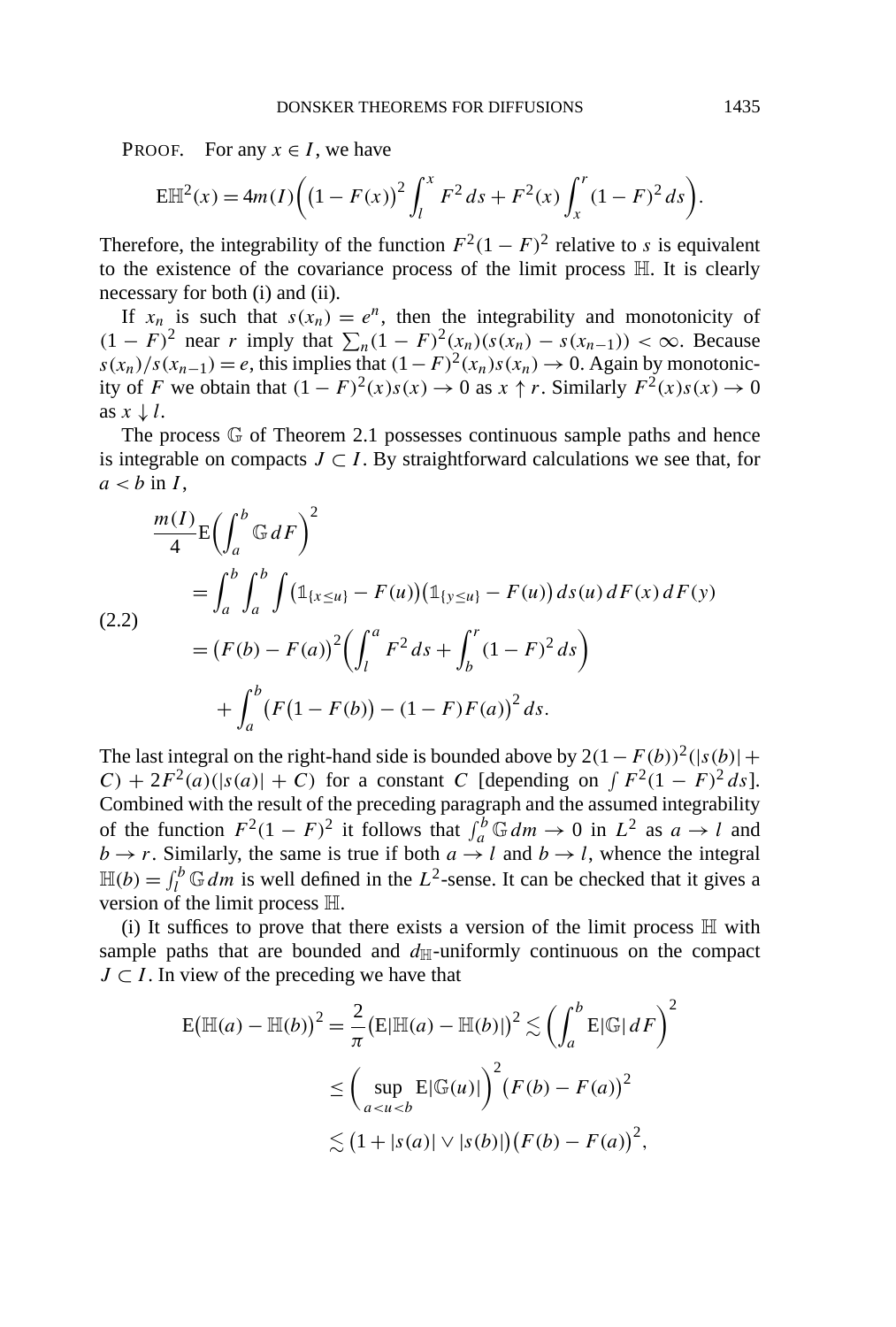by (2.1). It follows that for every given compact  $J \subset I$  there exists a constant  $C$ such that  $d_{\mathbb{H}}(x, y) \leq C |F(x) - F(y)|$  for all  $x, y \in J$ . Since *F* maps *J* into the compact interval [0, 1], this implies that  $(J, d_{\mathbb{H}})$  has finite entropy integral and hence  $\mathbb H$  admits a version with bounded and uniformly continuous sample paths on *J*. [We can also apply Corollary 1.4 to see directly that  $\sqrt{t}(F_t - F) \Rightarrow \mathbb{H}$  in  $\ell^{\infty}(J)$  if *J* is compact.]

(ii) Because the sample paths of the processes  $\sqrt{t}(F_t - F)$  tend to zero at the boundary points of  $I$ , this must be true also for the limit process  $\mathbb{H}$ . Therefore, the existence of a version with this property is certainly necessary. We can argue the sufficiency in exactly the same manner as in the proof of Theorem 2.6.  $\Box$ 

The following corollary gives a simple sufficient condition for the sample paths of  $H$  to vanish at the boundary of *I*, as required in (ii) of the preceding theorem.

COROLLARY 2.10. *Suppose that*  $\int_I F^2(1-F)^2 ds < \infty$ . *If*  $(1-F)^2(x)s(x) \times$  $\log \log s(x) \to 0$  *as*  $x \uparrow r$  *and*  $F^2(x)s(x) \log \log |s(x)| \to 0$  *as*  $x \downarrow l$ , *then the convergence*

$$
\sqrt{t}(F_t-F)\stackrel{\mathrm{P}_x}{\Longrightarrow}\mathbb{H}
$$

*takes place in*  $\ell^{\infty}(I)$ , *for every*  $x \in I$ . If the functions  $(1 - F)^2 s$  *and*  $F^2 s$  *are monotone near r and l*, *respectively*, *then these conditions are necessary*.

**PROOF.** It suffices to show that the sample paths of the process  $\mathbb{H}$  tend to zero at the boundary points of *I* .

Choose the sequence  $x_n$  such that  $s(x_n) = e^n$ . Then  $s(x_n)/s(x_{n-1}) = e$  and hence, for *m* ≤ *n*, with  $b_n^2 = (1 - F)^2(x_n)s(x_n)$ ,

$$
\int_{x_m}^{x_n} (1 - F)^2 ds \lesssim \sum_{k=m}^n (1 - F)^2(x_k) s(x_k) = \sum_{k=m}^n b_k^2 \lesssim \sum_{k=m}^{n-1} b_k^2.
$$

From (2.2) it can be seen that a multiple of the right-hand side of this equation is a bound on  $E(\mathbb{H}(x_n) - \mathbb{H}(x_m))^2$ .

By the bounds given in the preceding proof, for  $a, b \in [x_{n-1}, x_n]$ ,

$$
E(\mathbb{H}(a) - \mathbb{H}(b))^2 \lesssim (F(b) - F(a))^2 s(x_n) =: e_n^2(a, b).
$$

In particular, for  $x \in [x_{n-1}, x_n]$  we have that  $E(\mathbb{H}(x) - \mathbb{H}(x_n))^2 \lesssim b_{n-1}^2$ . It also follows that

$$
N(\varepsilon,[x_{n-1},x_n],e_n)\leq N\bigg(\frac{\varepsilon}{\sqrt{s(x_n)}},[F(x_{n-1}),F(x_n)],|\cdot|\bigg)\lesssim \frac{b_{n-1}}{\varepsilon}.
$$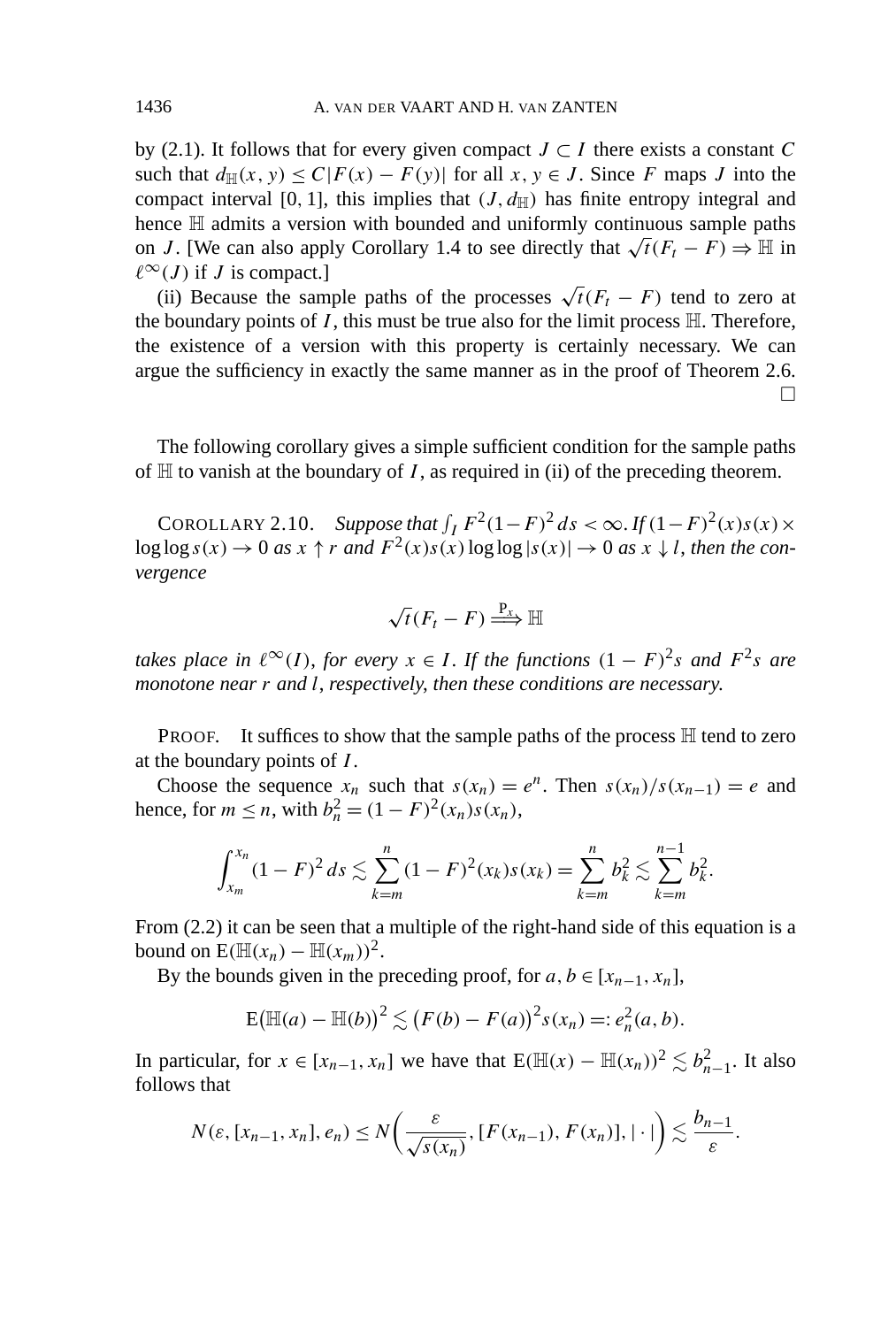Therefore, by Talagrand [28], for all  $\lambda > 0$  and sufficiently large *n* and some constant *C*,

$$
(2.3) \tP\bigg(\sup_{x_{n-1}\leq x\leq x_n} \bigl(\mathbb{H}(x)-\mathbb{H}(x_n)\bigr)\geq \lambda\bigg)\lesssim e^{-C\lambda^2/b_{n-1}^2}.
$$

If  $b_n^2 \log n \to 0$ , then the series obtained by summing the right-hand side over *n* is convergent for any  $\lambda > 0$ . In view of the definitions of  $b_n$  and  $x_n$  this is the case under the condition of the corollary. This implies that lim sup<sub>*n*→∞</sub> sup<sub>*x<sub>n-1</sub>*≤*x*≤*x<sub>n</sub>*</sub> ( $\mathbb{H}(x)$  −  $\mathbb{H}(x_n)$ ) ≤ 0 almost surely, as *n* → ∞. By a similar argument on the other tail we see that  $\sup_{x_{n-1} \le x \le x_n} |\mathbb{H}(x) - \mathbb{H}(x_n)| \to 0$ almost surely.

Given a sequence of independent zero-mean Gaussian random variables  $X_1, X_2, \ldots$  with var  $X_i = b_i^2$ , let  $W_n = \sum_{i=0}^{\infty} X_i$ . Because  $\sum_k b_k^2 < \infty$ , the series  $W_n$  converges in  $L^2$  and hence also almost surely, by the Itô–Nisio theorem. Thus the variables  $W_n$  form a well-defined Gaussian process and  $W_n \to 0$  almost surely as  $n \to \infty$ . As noted in the preceding we have that  $E(\mathbb{H}(x_n) - \mathbb{H}(x_m))^2 \lesssim$  $\sum_{k=m}^{n-1} b_k^2 = E(W_n - W_m)^2$  for every *n, m* ∈ N. This inequality remains true for  $m, n \in \mathbb{N} \cup \{\infty\}$  if we set  $\mathbb{H}(x_{\infty}) = W_{\infty} = 0$ . Therefore, by Slepian's lemma,

$$
\mathbb{E}\sup_{k\geq n}|\mathbb{H}(x_k)|\leq \mathbb{E}\sup_{\infty\geq k,l\geq n}(\mathbb{H}(x_k)-\mathbb{H}(x_l))\leq 2\mathbb{E}\sup_{k\geq n}\mathbb{H}(x_k)\lesssim \mathbb{E}\sup_{k\geq n}W_k.
$$

Because the sequence  $\sup_{k>n} |W_k|$  converges to zero in probability as  $n \to \infty$ , its sequence of medians converges to zero. In view of Borell's inequality the same is then true for the sequence of means. Combined with the preceding display this shows that  $\sup_{k>n} |\mathbb{H}(x_k)|$  converges to zero in probability, and hence  $\mathbb{H}(x_n) \to 0$ almost surely.

By combining the results of the two preceding paragraphs we see that  $\sup_{x>x_n} |\mathbb{H}(x)| \to 0$  almost surely. A similar argument applies to the limit of  $\mathbb{H}$ at the left boundary of *I* . This concludes the proof of sufficiency of the condition for the Donsker property.

If the function  $(1 - F)^2 s$  is decreasing near *r*, then  $1 - F(x_n) \le e^{(m-n)/2} (1 -$ *F*( $x_m$ )) for *n* > *m* large enough and hence  $F(x_n) - F(x_m) \geq (1 - F(x_m))(1$  $e^{-1/2}$ ). From (2.2) it follows that, for *n > m* and sufficiently large *m*,

$$
\mathbb{E}(\mathbb{H}(x_n) - \mathbb{H}(x_m))^2 \ge (F(x_n) - F(x_m))^2 \int_l^{x_m} F^2 ds \gtrsim (1 - F(x_m))^2 s(x_m).
$$

Arguing as in the proof of Corollary 2.7 this yields the necessity of the right tail condition. The condition on the left tail can be seen to be necessary in the same way.  $\square$ 

Because the set of indicator functions of cells in the real line is a VC-class, we can deduce the assertion of the preceding corollary also from Theorem 2.2 under the condition

$$
\int_I \sqrt{|s|} \, dm < \infty.
$$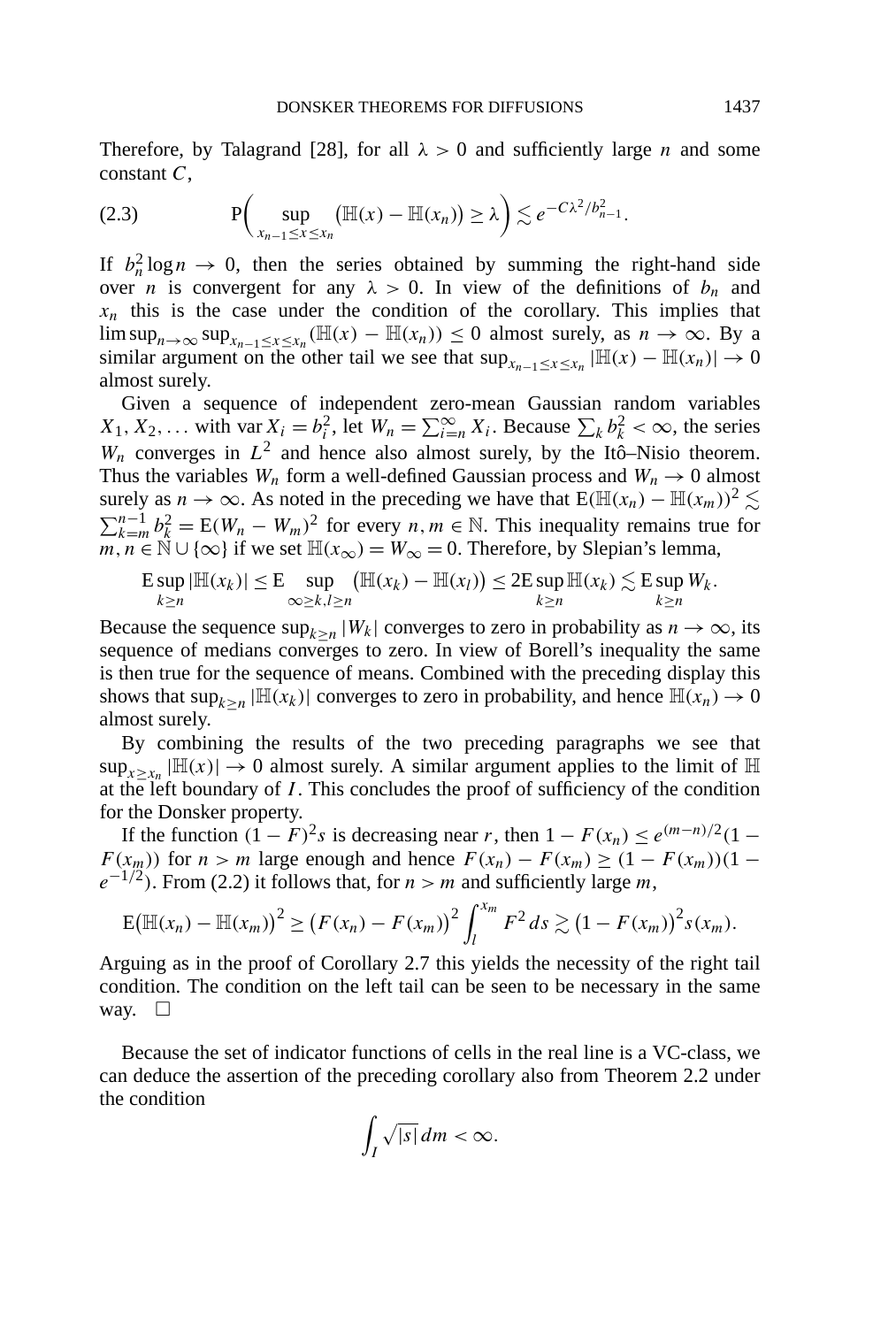For distribution functions *F* and scale functions *s* with regular tail behavior this condition appears to be generally stronger than the condition of the preceding corollary. For instance, if  $s(x) = x$  and  $1 - F(x) = x^{-1/2}(\log x)^{-\alpha}$  for large *x*, then the right tail of the integral in the preceding display is finite if  $\alpha > 1$ , whereas  $(1 - F)^2(x)s(x) \log \log s(x) \to 0$  as  $x \to \infty$  for any  $\alpha > 0$ . More generally, we have the following relationships between the conditions, where we state the results for the right tails only.

LEMMA 2.11. Suppose that  $\int_I \sqrt{|s|} \, dm < \infty$ . Then: (i)  $\int_I F^2 (1 - F)^2 ds < \infty$ . (ii)  $(1 - F)^2(x)s(x) \to 0$  *as*  $x \uparrow r$ . (iii)  $If (1 - F)^2(x)s(x) \downarrow 0 \text{ as } x \uparrow r, then \int_x^\infty (1 - F)^2 ds \log s(x) \to 0.$  $\int f(x) \int_x^{\infty} (1 - F)^2 ds \log \log s(x) \to 0$ , *then*  $(1 - F)^2(x) s(x) \log \log s(x) \to 0$ .

PROOF. By Markov's inequality we obtain, with  $X_t$  a stationary diffusion, for *x* such that  $s(x) > 0$ ,

$$
1 - F(x) = P(\sqrt{s(X_t)} > \sqrt{s(x)}) \le \frac{1}{\sqrt{s(x)}} \int_x^r \sqrt{s} dF.
$$

In particular, the function  $(1 - F)\sqrt{s}$  tends to zero at the right endpoint of *I*, proving (ii). Then partial integration gives that, for  $x_0$  such that  $s(x_0) = 0$ ,

(2.4) 
$$
\int_{x_0}^r \sqrt{s} \, dF = \frac{1}{2} \int_{x_0}^r \frac{1}{\sqrt{s}} (1 - F) \, ds.
$$

We conclude that finiteness of the two integrals in the display is equivalent.

(i) Because  $F^2(1 - F)^2 \lesssim (1 - F)/\sqrt{s}$  we obtain that  $\int_{x_0}^r F^2(1 - F)^2 ds < \infty$ . Convergence of this integral at the left endpoint of *I* is proved similarly.

(iii) Define  $x_n$  by  $s(x_n) = e^n$ . Integrability of the function  $(1 - F)/\sqrt{s}$  at the right end of *I* implies that  $\sum_{n}(1 - F)(x_n)e^{n/2} < \infty$ . Because the sequence  $(1 -$ *F* $)(x_n)e^{n/2}$  is decreasing by assumption, it follows that  $(1 - F)(x_n)e^{n/2}n \to 0$ . (Indeed, if  $\sum a_n < \infty$  and  $a_n$  is decreasing, then  $\infty > \sum_k \sum_{2^{k-1} \leq n < 2^k} a_n \geq$  $\sum_k 2^{k-1}a_{2^{k-1}}$ , so that  $2^k a_{2^k} \to 0$  as  $k \to \infty$ . It follows that  $\sup_{2^{k-1} \le n \le 2^k} a_n \lesssim$  $2^{k-1}a_{2^{k-1}} \rightarrow 0$ , so  $na_n \rightarrow 0$ .) Hence,

$$
\sum_{n\geq n_0} (1-F)^2(x_n) s(x_n) \leq (1-F)(x_{n_0})e^{n_0/2} \sum_{n\geq n_0} (1-F)(x_n)e^{n/2} = O(1/n_0),
$$

as *n*<sup>0</sup> → ∞. This implies that  $\log s(x_{n_0}) \int_{x_{n_0}}^r (1 - F)^2 ds \to 0$ .

(iv) With  $x_n$  as before, we have  $(1 - F)^2 (x_{n_0}) s(x_{n_0}) \le \sum_{n \ge n_0} (1 - F)^2 (x_n) \times$ *s*(*x<sub>n</sub>*), which is bounded above by a multiple of  $\int_{x_{n_0-1}}^{r} (1 - F)^2 ds$ . □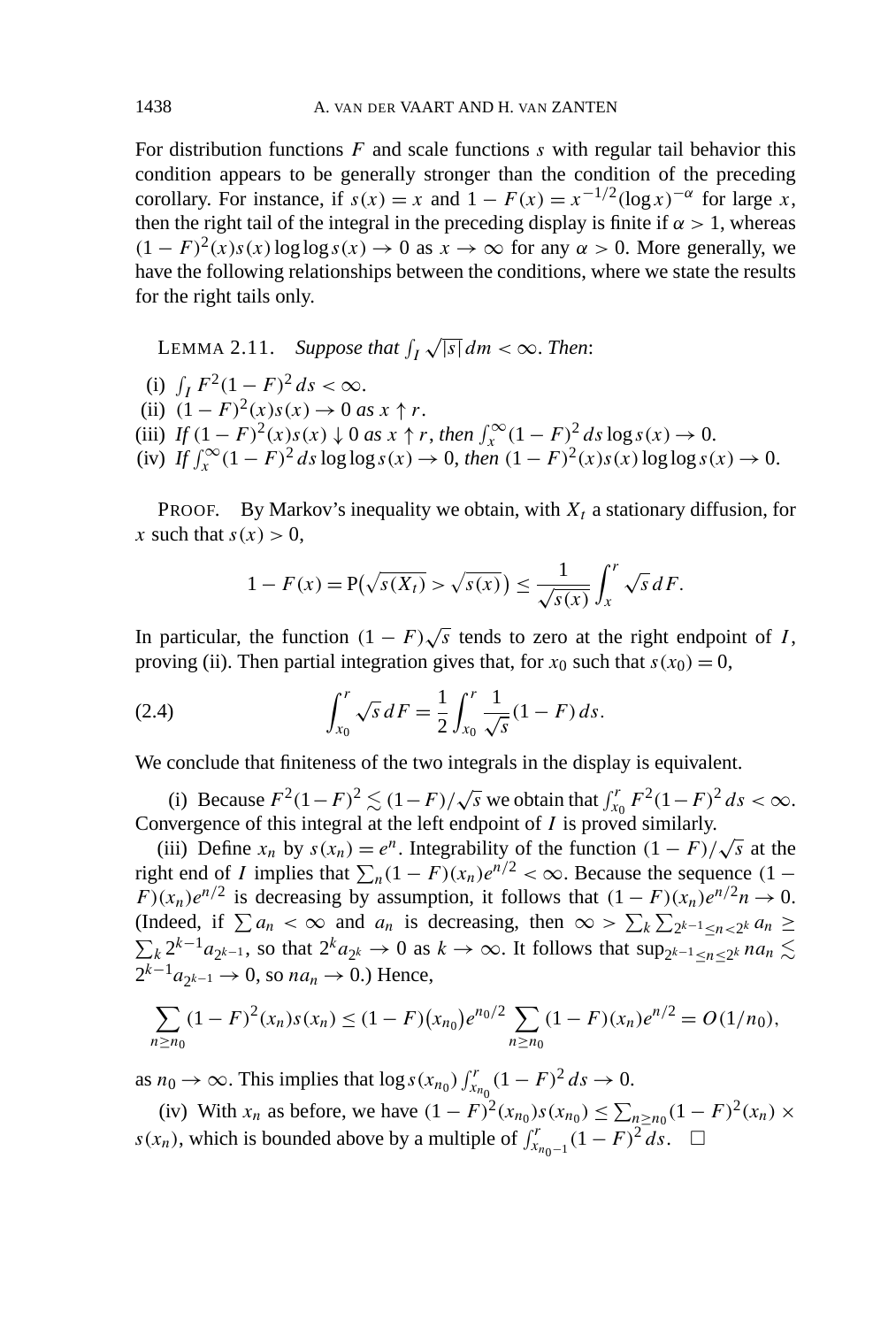On the other hand, it is not true in general that the condition  $\int_I \sqrt{|s|} dm < \infty$ is stronger than the condition of Corollary 2.10 and hence the latter condition is not necessary in general. This is also clear from the proof, which is based on the assumption that the right-hand side of (2.3) yields a convergent series. Without some regularity on the sequence  $b_n^2$ , this does not reduce to the simple condition as stated.

EXAMPLE 2.12. Define a sequence  $x_n$  by  $\log \log \log \log x(x_n) = n$  (where we use the logarithm at base 2), and define

$$
1 - F(x) = \frac{1}{\sqrt{s(x_n)}\sqrt{\log \log \log \log s(x_n)}}, \qquad x_{n-1} < x \leq x_n.
$$

Then  $\int_I \sqrt{|s|} dm < \infty$ , but  $(1 - F)^2(x_n) s(x_n) = (\log \log \log s(x_n))^{-1}$ .

Because this distribution function *F* possesses flat parts, it cannot appear as the stationary distribution of a regular diffusion. However, by moving a tiny fraction of the total mass, we can construct a distribution with full support without destroying the preceding properties.

**3. Continuous martingales and majorizing measures.** Let  $(\Omega, \mathcal{F}, {\mathcal{F}_t}, P)$ be a filtered probability space. On this stochastic basis, suppose that we have a collection  $M = \{M^{\theta} : \theta \in \Theta\}$  of continuous local martingales  $M^{\theta} = (M^{\theta}_t : t \ge 0)$ , indexed by a countable pseudo-metric space  $(\Theta, d)$ . The *quadratic d-modulus of continuity*  $\|M\|_d$  of the collection *M* is the stochastic process defined by

$$
||M||_{d,t} = \sup_{\theta,\psi \,:\, d(\theta,\psi) > 0} \frac{\sqrt{\langle M^{\theta} - M^{\psi} \rangle_t}}{d(\theta,\psi)}.
$$

Here  $\langle N \rangle$  denotes the quadratic variation process of the continuous local martingale *N*.

The quadratic modulus was introduced explicitly by Nishiyama [21, 22] and appeared already implicitly in the papers Bae and Levental [2] and Nishiyama [20]. The relevance of the quadratic modulus stems from the fact that for every time *t*  $\geq$  0 and every constant *K* > 0, the random map  $\theta \mapsto M_t^{\theta} \mathbb{1}_{\{\|M\|_{d,t} \leq K\}}$  is sub-Gaussian with respect to the pseudo-metric *Kd*. Indeed, the Bernstein inequality for continuous local martingales (see, e.g., [26]) implies that

$$
P(|M_t^{\theta}1_{\{\|M\|_{d,t}\leq K\}} - M_t^{\psi}1_{\{\|M\|_{d,t}\leq K\}}| \geq x)
$$
  
\n
$$
\leq P(|M_t^{\theta} - M_t^{\psi}| \geq x, \|M\|_{d,t} \leq K)
$$
  
\n
$$
\leq P(|M_t^{\theta} - M_t^{\psi}| \geq x, \langle M^{\theta} - M^{\psi} \rangle_t \leq K^2 d^2(\theta, \psi))
$$
  
\n
$$
\leq 2e^{-(1/2)x^2/(K^2d^2(\theta, \psi))}.
$$

For random maps whose increments are controlled in this manner, the theory of majorizing measures gives sharp bounds for the modulus of continuity. As before,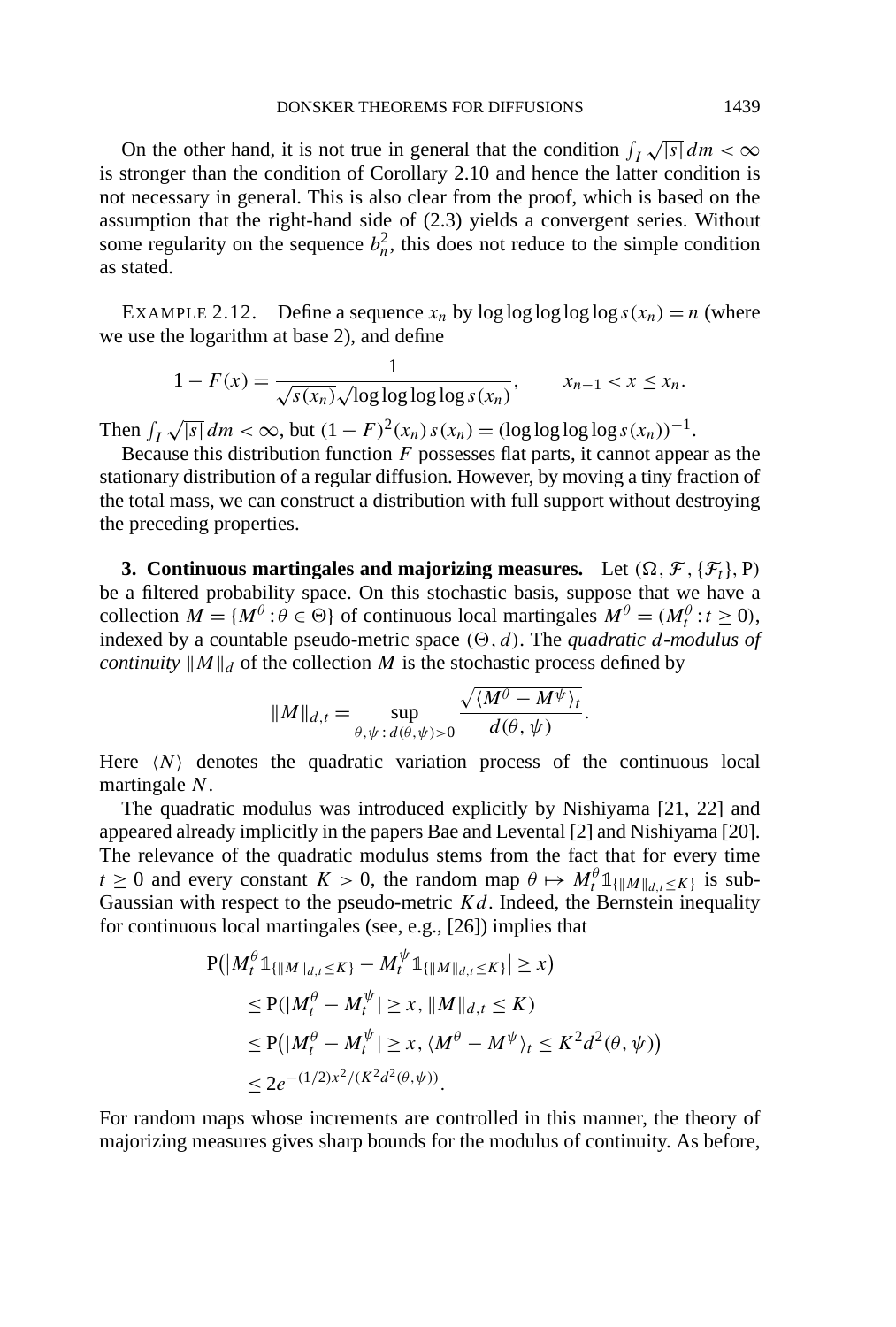we denote by  $N(\eta, \Theta, d)$  the minimal number of balls of *d*-radius  $\eta$  that are needed to cover  $\Theta.$  The symbol  $\lesssim$  between two expressions means that the left-hand side is less than a universal positive constant times the right-hand side.

LEMMA 3.1. *For all*  $\delta, x, \eta > 0, K > 1$ , *every Borel probability measure v on*  $(\Theta, d)$ *, and every bounded stopping time*  $\tau$ *,* 

$$
P\left(\sup_{t\leq \tau} \sup_{d(\theta,\psi)<\delta} |M_t^{\theta} - M_t^{\psi}| \geq x; \|M\|_{d,\tau} \leq K\right)
$$
  
\$\lesssim \frac{K}{x} \left(\sup\_{\theta} \int\_0^{\eta} \sqrt{\log \frac{1}{\nu(B\_d(\theta,\varepsilon))}} d\varepsilon + \delta \sqrt{N(\eta,\Theta,d)}\right).

PROOF. We may of course assume that the right-hand side of the inequality in the statement of the lemma is finite. Introduce the stopping time  $\tau_K =$  $\inf\{t : ||M||_{d,t} > K\}$ , so that the probability in the statement of the lemma is bounded by  $P(\sup_{t \leq \tau} X_t^{\delta} \geq x)$ , where

(3.1) 
$$
X_t^{\delta} = \sup_{d(\theta,\psi) < \delta} |M_{\tau_K \wedge t}^{\theta} - M_{\tau_K \wedge t}^{\psi}|.
$$

By Bernstein's exponential inequality for continuous martingales we have for all  $a > 0$  and every finite stopping time  $\sigma$ 

$$
P(|M^{\theta}_{\tau_K \wedge \sigma} - M^{\psi}_{\tau_K \wedge \sigma}| > a)
$$
  
=  $P(|M^{\theta}_{\tau_K \wedge \sigma} - M^{\psi}_{\tau_K \wedge \sigma}| > a; \langle M^{\theta} - M^{\psi} \rangle_{\tau_K \wedge \sigma} \le K^2 d^2(\theta, \psi))$   
 $\le 2e^{-(1/2)a^2/(K^2d^2(\theta, \psi))}.$ 

Hence, the random map  $\theta \mapsto M_{\tau_K \wedge \sigma}^{\theta}$  is sub-Gaussian with respect to the pseudometric *Kd*. By formula (11.15) on page 317 of [16] this implies that for all  $\delta$ ,  $\eta > 0$ 

E*X<sup>δ</sup> <sup>σ</sup>* - *K* sup *θ <sup>η</sup>* 0 log 1 *ν(Bd (θ , ε)) dε* + *δ N (η, , d)* (3.2) *,*

where  $B_d(\xi, \varepsilon)$  is the ball around  $\xi$  with *d*-radius  $\varepsilon$ . In particular, we see that  $EX_t^{\delta} < \infty$  for every  $t \ge 0$ . Also, for any pair  $(\theta, \psi)$  and for every finite stopping time  $\sigma$ , by the Davis–Gundy inequality,

$$
E(M^{\theta}_{\tau_K \wedge \sigma} - M^{\psi}_{\tau_K \wedge \sigma})^2 \leq E(M^{\theta} - M^{\psi})_{\tau_K \wedge \sigma} \leq K^2 d^2(\theta, \psi).
$$

Thus, the collection  $\{M^\theta_{\tau_K\wedge \sigma} - M^\psi_{\tau_K\wedge \sigma} : \sigma \text{ is a finite stopping time}\}$  is bounded in  $L^2$  and therefore uniformly integrable. This implies that the stopped local martingale  $M_{\tau_K\wedge t}^\theta - M_{\tau_K\wedge t}^\psi$  is of class (D), which means that it is in fact a uniformly integrable martingale (see, e.g., pages 11–12 of [10]). It is then easy to see that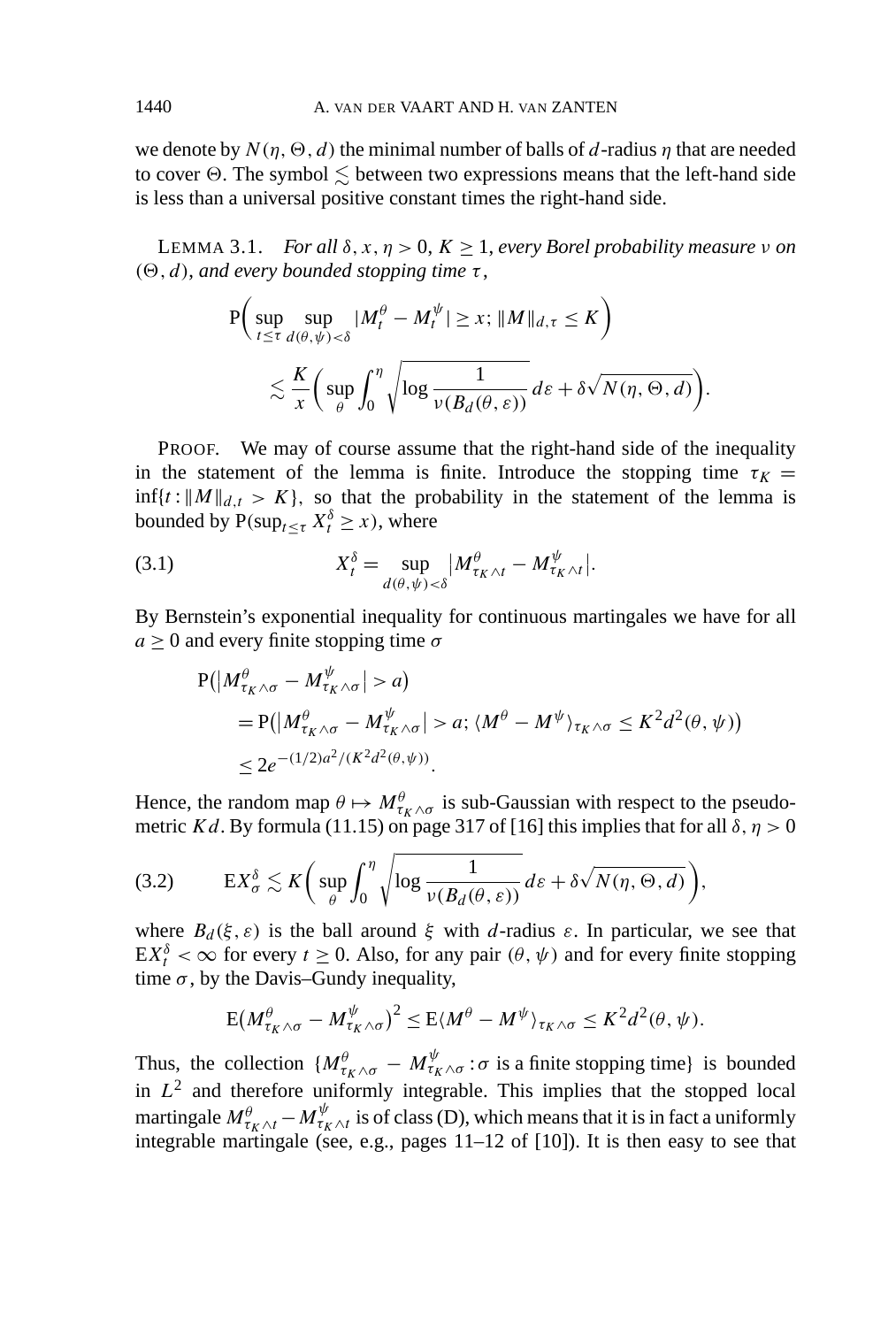the process  $X^{\delta}$  defined by (3.1) is a submartingale. Hence, by the submartingale inequality,  $P(\sup_{t \leq \tau} X_t^{\delta} \geq x) \leq \mathbb{E}[X_t^{\delta}/x]$ . In combination with (3.2) this yields the statement of the lemma.

With the help of this lemma we can prove results concerning the regularity and asymptotic tightness of collections of continuous local martingales under majorizing measure conditions. The key condition is the existence of a pseudometric  $d$  on  $\Theta$  for which the modulus is finite or bounded in probability and for which there exists a probability measure *ν* such that the integral on the right-hand side in the preceding lemma is continuous at zero. The latter is the continuous majorizing measure condition:

(3.3) 
$$
\lim_{\eta \downarrow 0} \sup_{\theta} \int_0^{\eta} \sqrt{\log \frac{1}{\nu(B_d(\theta, \varepsilon))}} d\varepsilon = 0.
$$

The first theorem deals with regularity of a given collection of local martingales *M*.

THEOREM 3.2. *Suppose there exists a Borel probability measure*  $\nu$  *on*  $(\Theta, d)$ *such that* (3.3) *holds for a pseudo-metric d on*  $\Theta$  *for which*  $||M||_{d,\tau} < \infty$  *almost surely. Then the random map*  $\theta \mapsto M_\tau^\theta$  *is almost surely bounded and uniformly*  $d$ *-continuous on*  $\Theta$ .

PROOF. By Lemma 3.1, there exists for every  $n \in \mathbb{N}$  a positive number  $\delta_n$  such that for every  $K, x > 0$ ,

$$
\mathbf{P}\bigg(\sup_{d(\theta,\psi)<\delta_n}|M_{\tau}^{\theta}-M_{\tau}^{\psi}|\geq x;\|M\|_{d,\tau}\leq K\bigg)\lesssim \frac{K}{4^n x}.
$$

For every *n*, define the event

$$
A_n = \left\{ \sup_{d(\theta,\psi) < \delta_n} |M_\tau^\theta - M_\tau^\psi| > \frac{1}{2^n} \right\}.
$$

Then for every  $K > 0$  we have  $\sum P(A_n; ||M||_{d,\tau} \le K) \lesssim K \sum 2^{-n} < \infty$ . So by the Borel–Cantelli lemma,  $P(A_n)$ infinitely often;  $\|M\|_{d,\tau} \leq K$ ) = 0. Since  $\|M\|_{d,\tau}$ is almost surely finite by assumption, it follows that

$$
P(A_n \text{ infinitely often}) = P(A_n \text{ infinitely often}; ||M||_{d,\tau} < \infty)
$$
  

$$
\leq \sum_{K} P(A_n \text{ infinitely often}; ||M||_{d,\tau} \leq K) = 0.
$$

So we almost surely have that  $\sup_{d(\theta,\psi) < \delta_n} |M^\theta_\tau - M^\psi_\tau| \leq 2^{-n}$  for all *n* large enough, which implies that the random map  $\theta \mapsto M_{\tau}^{\theta}$  is uniformly continuous. Recall that under the majorizing measure condition, the pseudo-metric space  $(0, d)$  is totally bounded (see, e.g., the proof of Lemma A.2.19 of [29]). It follows that  $\theta \mapsto M_\tau^\theta$  is bounded with probability 1.  $\Box$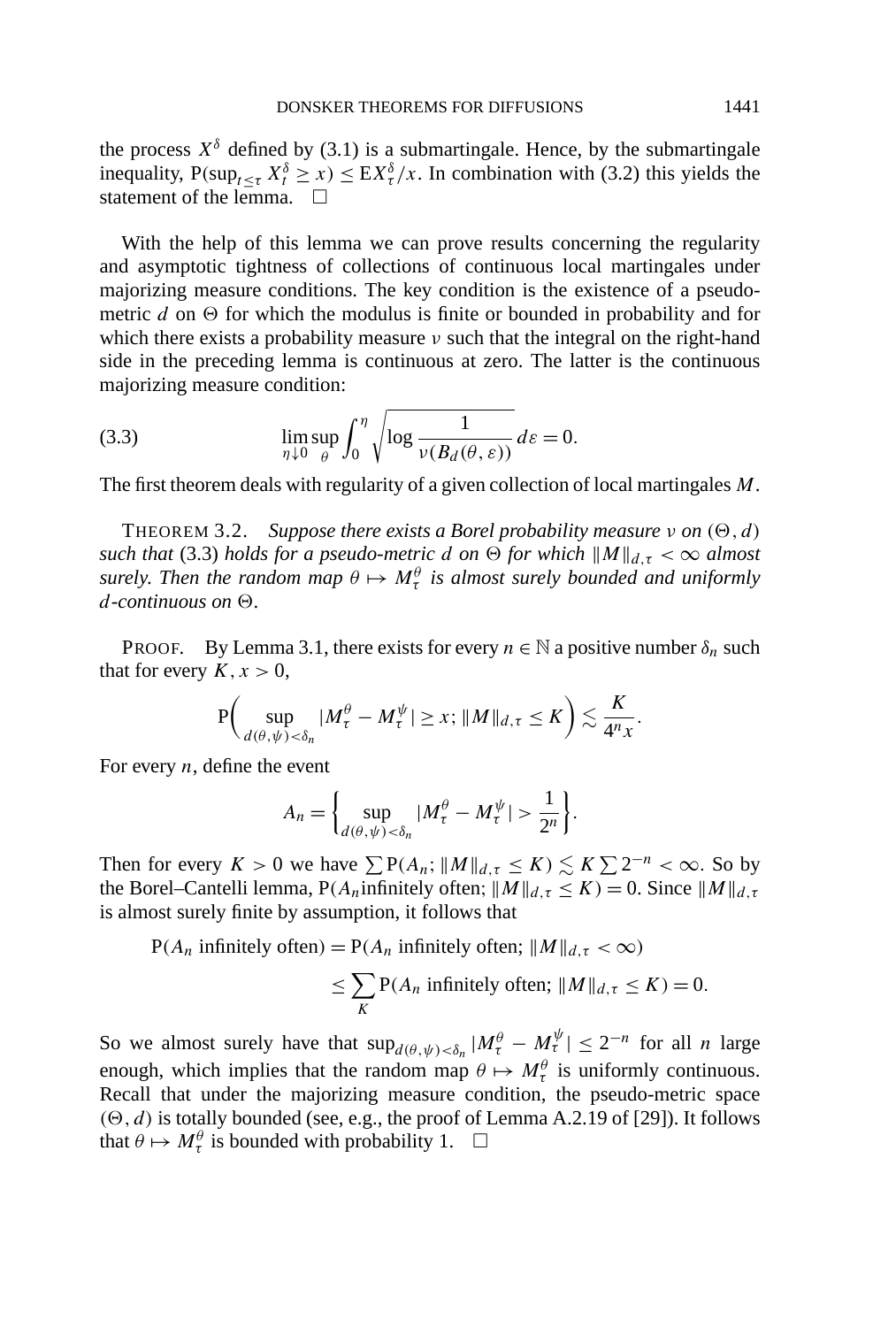Suppose now that for each  $n \in \mathbb{N}$ , we have a collection  $M^n = \{M^{n,\theta} : \theta \in \Theta\}$ of continuous local martingales and a finite stopping time  $\tau_n$  on a stochastic basis  $(\Omega^n, \mathcal{F}^n, \{\mathcal{F}^n_i\}, P^n)$ . For each *n* the local martingales  $M^{n,\theta}$  are indexed by a parameter  $\theta$  belonging to a fixed pseudo-metric space  $\Theta$ . Recall that a sequence  $X_n$  of  $\ell^{\infty}(\Theta)$ -valued random elements is called *asymptotically d-equicontinuous in probability* if for all  $\varepsilon$ ,  $\eta > 0$  there exists a  $\delta > 0$  such that

$$
\limsup_{n\to\infty} \mathbf{P}\bigg(\sup_{d(\theta,\psi)\leq\delta} |X_n(\theta)-X_n(\psi)|>\varepsilon\bigg)\leq\eta.
$$

Weak convergence in  $\ell^{\infty}(\Theta)$  to a tight limit is equivalent to finite-dimensional convergence and equicontinuity with respect to a semimetric *d* such that  $(\Theta, d)$  is totally bounded (see, e.g., [29], Theorem 1.5.7). For the random maps  $\theta \mapsto M_{\tau_n}^{n,\theta}$ , finite-dimensional weak convergence will typically follow from a classical martingale central limit theorem (cf. [10]). Using Lemma 3.1, it is straightforward to give sufficient conditions for asymptotic equicontinuity in terms of the quadratic modulus and majorizing measures. The next theorem extends Theorem 3.2.4 of [22], which gives sufficient conditions for asymptotic equicontinuity in terms of metric entropy.

THEOREM 3.3. *Suppose there exists a Borel probability measure*  $\nu$  *on*  $(\Theta, d)$ *such that* (3.3) *holds for a pseudo-metric <i>d on*  $\Theta$  *for which*  $||M^n||_{d,\tau_n} = O_P(1)$ . *Then*  $(\Theta, d)$  *is totally bounded and the sequence of random maps*  $\theta \mapsto M_{\tau_n}^{n, \theta}$  *in*  $\ell^{\infty}(\Theta)$  *is asymptotically d-equicontinuous in probability.* 

**PROOF.** The total boundedness of  $(\Theta, d)$  is a direct consequence of the existence of a majorizing measure. See, for example, the proof of Lemma A.2.19 of [29].

Let the random map  $X_n$  on  $\Theta$  be defined by  $X_n(\theta) = M_{\tau_n}^{n,\theta}$ . Then for every  $K > 0$ 

$$
P\left(\sup_{d(\theta,\psi)\leq\delta}|X_n(\theta)-X_n(\psi)|>\varepsilon\right)
$$
  
\n
$$
\leq P\left(\sup_{d(\theta,\psi)\leq\delta}|X_n(\theta)-X_n(\psi)|>\varepsilon;\|M^n\|_{d,\tau_n}\leq K\right)+P(\|M^n\|_{d,\tau_n}>K).
$$

Now if  $\eta > 0$  is given, we can first choose *K* large enough to ensure that lim sup  $P(\|M^n\|_{d,\tau_n} > K) < \eta/2$ . Lemma 3.1 implies that for this fixed *K*, we can choose a  $\delta > 0$  such that the first term on the right-hand side is less than  $\eta/2$ .  $\Box$ 

The preceding theorems do not use the full power of Lemma 3.1, because they use the control in  $\theta$  of the local martingales  $t \mapsto M_t^{n,\theta}$ , but not the control in the time parameter  $t$ . In the following theorem we use the lemma to establish a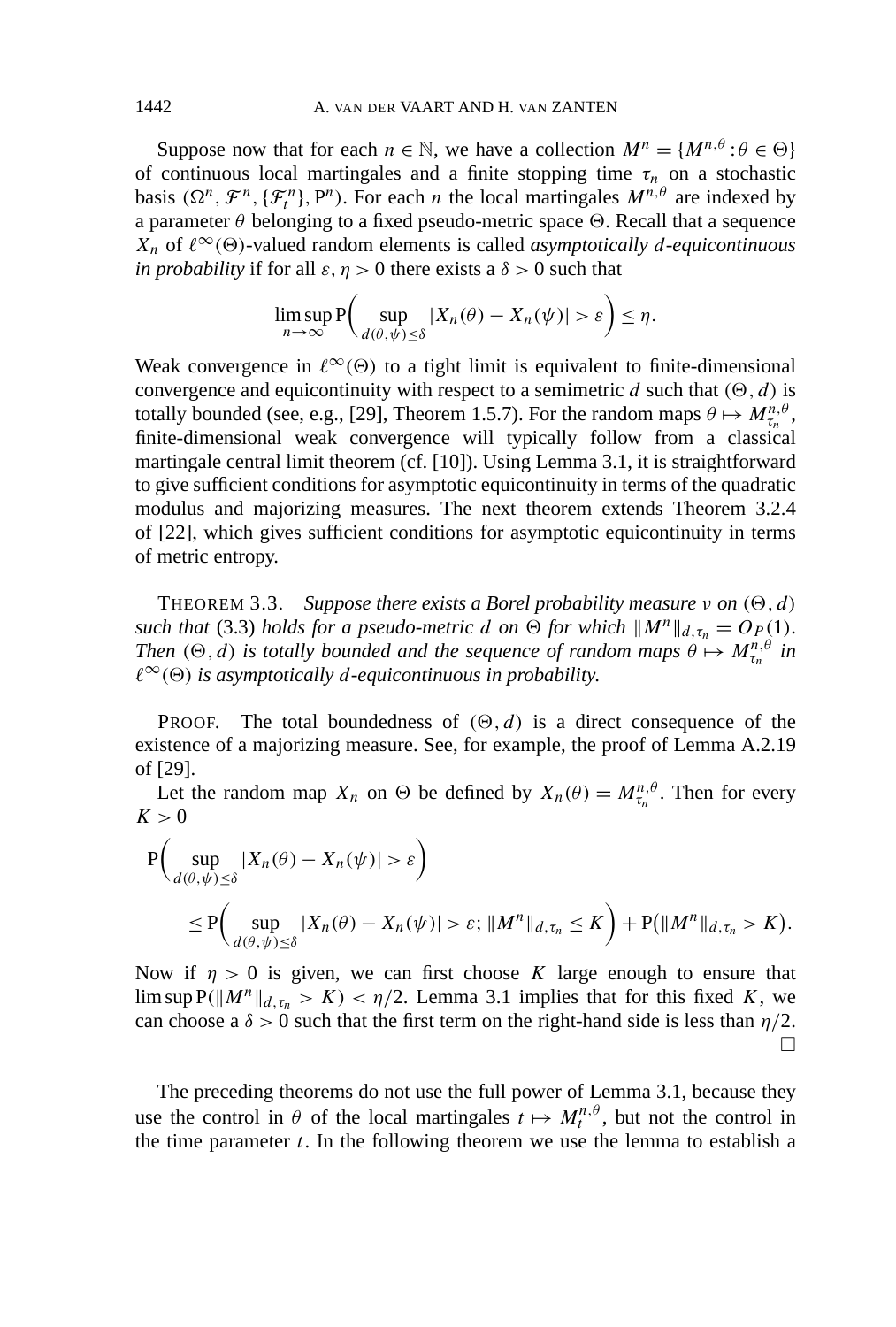majorizing measure condition for the asymptotic tightness in  $\ell^{\infty}([0, T] \times \Theta)$  of random maps of the form  $(t, \theta) \mapsto M_t^{n, \theta}$ , for fixed  $T \in (0, \infty)$ .

We make the same assumptions as in the preceding theorem, and in addition assume that for every fixed  $\theta \in \Theta$  the sequence of processes  $(M_t^{n,\theta}: 0 \le t \le T)$ is asymptotically equicontinuous in probability relative to the Euclidean metric on  $[0, T]$ . By the martingale central limit theorem, this is certainly true if the sequence of quadratic variation processes  $\langle M^{n,\theta} \rangle$  converges pointwise in probability to a continuous function (which is then the quadratic variation process of the Gaussian limit process).

THEOREM 3.4. *Suppose there exists a Borel probability measure*  $\nu$  *on*  $(\Theta, d)$ *such that* (3.3) *holds for a pseudo-metric d on*  $\Theta$  *for which*  $||M^n||_{d,\tau_n} = O_P(1)$ . *Furthermore, assume that, for every fixed*  $\theta \in \Theta$ *, the sequence of processes*  $(M_t^{n,\theta}: 0 \le t \le T)$  *is asymptotically equicontinuous in probability relative to the Euclidean metric*. *Then the sequence of random maps M<sup>n</sup> is asymptotically tight in the space*  $\ell^{\infty}([0, T] \times \Theta)$ .

PROOF. By the majorizing measure condition (3.3) the set  $\Theta$  is totally bounded under *d*. If  $θ_1, ..., θ_m$  is a  $δ$ -net over  $Θ$  and  $s, t ∈ [0, T]$ , then for all *i* 

$$
|M_s^{n,\theta} - M_t^{n,\theta}| \leq |M_s^{n,\theta_i} - M_t^{n,\theta_i}| + 2 \sup_{0 \leq t \leq T} |M_t^{n,\theta} - M_t^{n,\theta_i}|.
$$

Hence

$$
\sup_{|s-t| < \gamma} \sup_{d(\theta,\psi) \le \delta} |M_s^{n,\theta} - M_t^{n,\psi}|
$$
\n
$$
\le \sup_{|s-t| < \gamma} \sup_{d(\theta,\psi) \le \delta} (|M_s^{n,\theta} - M_t^{n,\theta}| + |M_t^{n,\theta} - M_t^{n,\psi}|)
$$
\n
$$
\le \max_{i} \sup_{|s-t| < \gamma} |M_s^{n,\theta_i} - M_t^{n,\theta_i}| + 3 \sup_{0 \le t \le T} \sup_{d(\theta,\psi) \le \delta} |M_t^{n,\theta} - M_t^{n,\psi}|.
$$

Fix  $\varepsilon$ ,  $\eta > 0$ . Extending the argument in the proof of Theorem 3.3, we can show that there exists  $\delta > 0$  such that

(3.4) 
$$
\limsup_{n\to\infty} P\bigg(\sup_{0\leq t\leq T}\sup_{d(\theta,\psi)\leq\delta}|M_t^{n,\theta}-M_t^{n,\psi}|>\varepsilon\bigg)<\eta.
$$

For this  $\delta = \delta(\varepsilon, \eta)$  there exists a finite  $\delta$ -net  $\theta_1, \ldots, \theta_m$  over  $\Theta$  (where *m* depends on  $\delta$ ). By the assumption of asymptotic equicontinuity of the processes  $t \mapsto M_t^{n,\theta}$ , there exists  $\gamma = \gamma(\eta, m, \theta_1, \dots, \theta_m)$  such that

$$
\limsup_{n\to\infty} \mathbf{P}\bigg(\sup_{|s-t|<\gamma} |M_s^{n,\theta_i}-M_t^{n,\theta_i}|>\varepsilon\bigg)<\frac{\eta}{m}, \qquad i=1,\ldots,m.
$$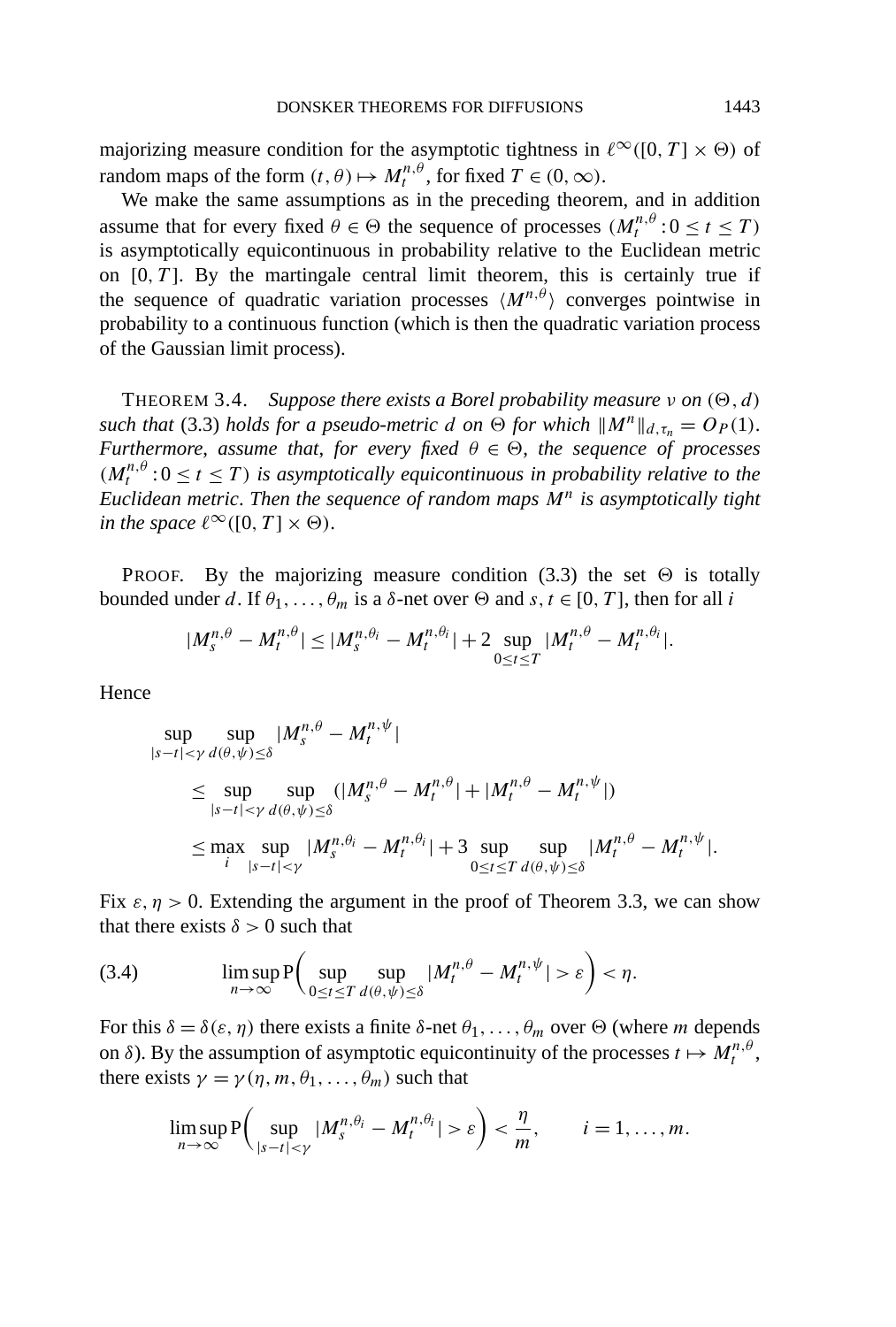Combining the preceding displays we see that

$$
\limsup_{n\to\infty} \mathbf{P}\bigg(\sup_{|s-t|<\gamma} \sup_{d(\theta,\psi)\leq \delta} |M_s^{n,\theta} - M_t^{n,\psi}| > 4\varepsilon\bigg) \leq \sum_{i=1}^m \frac{\eta}{m} + \eta \leq 2\eta.
$$

Thus for the given pair  $(\varepsilon, \eta)$  we have found a pair  $(\gamma, \delta)$  of positive numbers such that this holds. Because the probability on the left-hand side is increasing in *γ* and *δ*, the bound remains true if we replace *γ* or *δ* by the smaller of the two. This implies that the sequence of processes  $M^n$  is asymptotically equicontinuous in probability relative to the product of the Euclidean metric on  $[0, T]$  and the pseudo-metric *d* on  $\Theta$ , and hence it is asymptotically tight ([29], Theorem 1.5.7).  $\Box$ 

In the preceding theorem we can also use an arbitrary pseudo-metric for which the interval  $[0, T]$  is totally bounded (and this could be permitted to depend on  $\theta$ ), rather than the Euclidean metric. However, because the local martingales  $t \mapsto M_t^{n,\theta}$  are continuous relative to the Euclidean metric by assumption, this apparent generalization would not make the theorem more general: the necessary continuity of the limit points  $t \mapsto M_t^{\theta}$  would imply that the equicontinuity necessarily also holds relative to the Euclidean pseudo-metric. For simplicity of the statement we have used the Euclidean metric throughout.

**4. A limit theorem for diffusion local time.** In this section we collect some classical and some less well-known facts about diffusion local time. We shall need these in the proof of Theorem 1.2. As in the Introduction, let *X* be the regular diffusion on the open interval *I* . A central result in the theory of one-dimensional diffusions is that diffusions in natural scale are in fact time-changed Brownian motions; see, for instance, [25] or [11]. In our setting, we have that under  $P_x$ , it holds that  $s(X_t) = W_{\tau_t}$ , where *W* is a Brownian motion that starts in  $s(x)$ , and  $\tau_t$  is the right-continuous inverse of the process *A* defined by

$$
A_t = \int_I L_t^W(s(y))m(dy).
$$

Here  $L^W = (L_t^W(y): t \ge 0, y \in \mathbb{R})$  is the local time of *W*. It follows from this relation that the local time  $l_t(y)$  of *X* with respect to the speed measure *m* satisfies  $l_t(y) = L_{\tau_t}^W(s(y)).$ 

This time-change representation of diffusion local time shows that with probability 1, the random function  $y \mapsto l_t(y)$  can be chosen continuous and has compact support. In particular, it holds that  $||l_t||_{\infty} = \sup_{y \in I} l_t(y) < \infty$  almost surely. In [30] it is shown that in fact,  $||l_t||_{\infty} = O_P(t)$  as  $t \to \infty$ . For the sake of easy reference, we include a proof of this fact. We need the following lemma.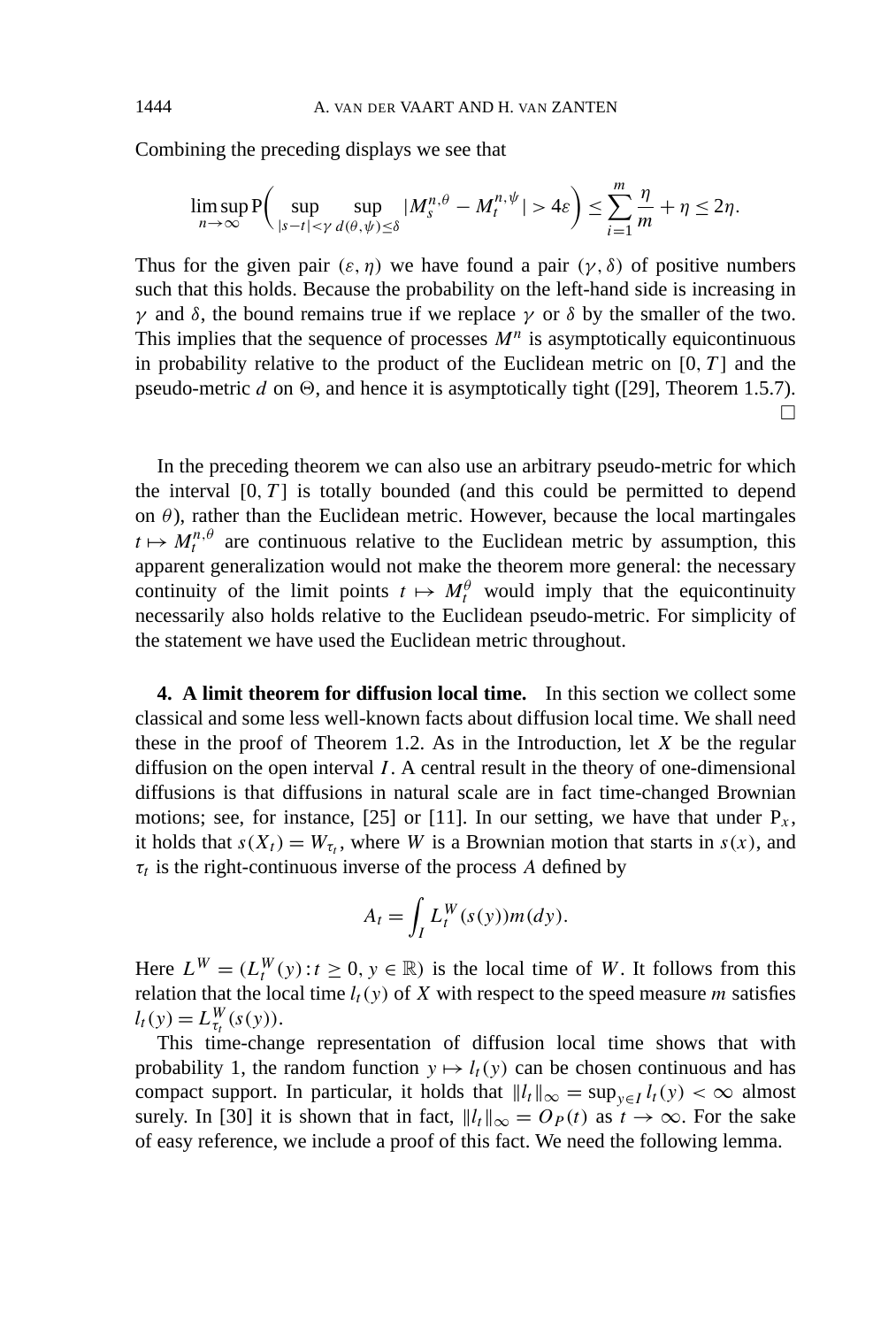LEMMA 4.1. *For every*  $x \in I$  *we have, for Z standard normally distributed and*  $t \rightarrow \infty$ ,

$$
\frac{\tau_t}{t^2} \stackrel{\mathbf{P}_x}{\Longrightarrow} \frac{1}{m^2(I)Z^2}.
$$

PROOF. The process *A* defined above is a continuous additive functional of *W*, and since *m* is finite, it is integrable. By Proposition (2.2) in Chapter XIII of [24], it follows that

(4.1) 
$$
\frac{1}{\sqrt{t}}A_t \stackrel{\mathbf{P}_x}{\Longrightarrow} m(I)L_1^B(0),
$$

where  $L^B$  is the local time of a Brownian motion *B* that starts in 0. The process *τ* is the right-continuous inverse of *A*, so for every *t*,  $T \ge 0$  it holds that  $\tau_t < T$  if and only if  $A_T > t$ . By (4.1), it follows that, for every  $z \ge 0$ ,

$$
P_x\left(\frac{\tau_t}{t^2} < z\right) = P_x(A_{t^2z} > t) = P_x\left(\frac{1}{t\sqrt{z}}A_{t^2z} > \frac{1}{\sqrt{z}}\right) \\
\to P_x\left(m(I)L_1^B(0) > \frac{1}{\sqrt{z}}\right) \\
= P_x\left(\frac{1}{m^2(I)(L_1^B(0))^2} < z\right).
$$

To complete the proof we use the well-known fact that  $(L_1^B(0))^2$  has a  $\chi_1^2$ -distribution (see [12], Theorem 3.6.17 and Problem 2.8.2).  $\square$ 

THEOREM 4.2. *For every*  $x \in I$  *we have*  $||l_t||_{\infty} = O_{P_x}(t)$  *as*  $t \to \infty$ .

PROOF. Let us write  $\alpha_t = t^{-1} ||l_t||_{\infty}$ . We have to prove that  $\alpha_t$  is asymptotically tight for  $t \to \infty$ . By the time-change relation, we have for all  $a, b > 0$ 

$$
P_x(\alpha_t > a) = P_x \left( \sup_{z \in s(I)} \frac{1}{t} L_{t^2(\tau_t / t^2)}^W(z) > a \right)
$$
  
 
$$
\leq P_x \left( \sup_{z \in \mathbb{R}, u \leq b} \frac{1}{t} L_{t^2 u}^W(z) > a \right) + P_x \left( \frac{\tau_t}{t^2} > b \right).
$$

By the scaling property of Brownian local time (see Exercise (2.11) in Chapter VI of [24] and note that *W* is a Brownian motion starting at  $s(x)$ ) it holds under  $P_x$ that

$$
\sup_{z \in \mathbb{R}, u \le b} \frac{1}{t} L_{t^2 u}^W(z) \stackrel{\text{d}}{=} \sup_{z \in \mathbb{R}, u \le b} L_u^B \left( \frac{z - s(x)}{t} \right) = \sup_{z \in \mathbb{R}} L_b^B(z),
$$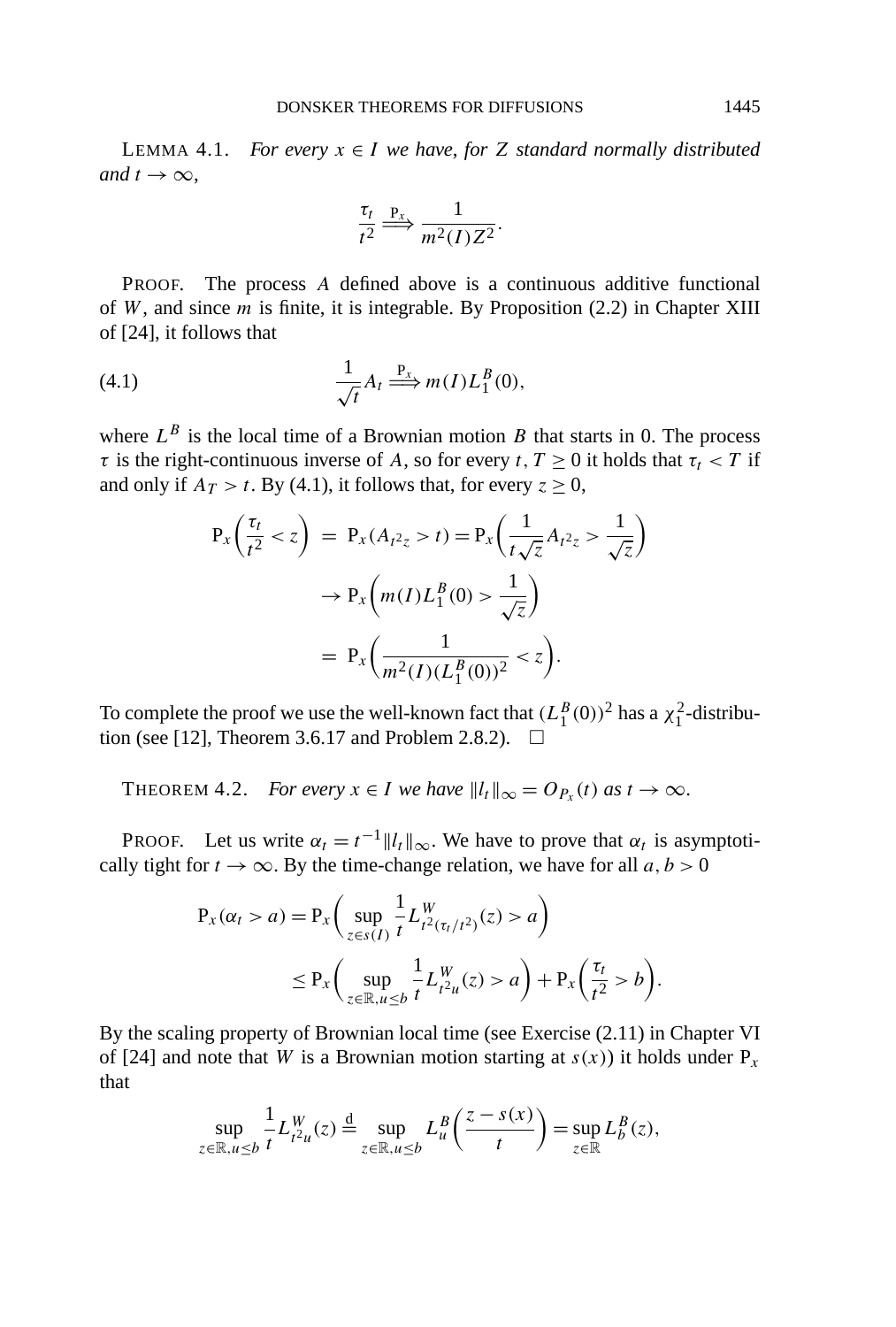where  $L^B$  is the local time of a standard Brownian motion *B* (starting in 0). So we find that for all  $a, b > 0$ 

(4.2) 
$$
P_x(\alpha_t > a) \le P_x\left(\sup_{z \in \mathbb{R}} L_b^B(z) > a\right) + P_x\left(\frac{\tau_t}{t^2} > b\right).
$$

The proof is finished upon noting that  $z \mapsto L_b^B(z)$  is bounded (because continuous with compact support), almost surely and  $\tau_t/t^2$  is asymptotically tight.  $\square$ 

## **5. Proof of Theorem 1.2.**

5.1. *Reduction to the natural scale case.* Let us first show that it suffices to prove the theorem for diffusions *X* that are in natural scale (i.e., for which the identity function is a scale function). The diffusion  $Y = s(X)$  is in natural scale (see, e.g., Theorem V.46.12 of [25]), and we have the relations

$$
m = m^Y \circ s, \qquad l_t = l_t^Y \circ s, \qquad F = F^Y \circ s,
$$

between the local time  $l^Y$ , speed measure  $m^Y$  and stationary distribution  $F^Y$ of *Y* , and the local time *l*, speed measure *m* and stationary distribution *F* of *X*. Moreover,

$$
E\mathbb{H}^Y(\lambda \circ s^{-1})\mathbb{H}^Y(\nu \circ s^{-1}) = E\mathbb{H}\lambda \mathbb{H}\nu.
$$

It follows that the class  $\Lambda$  is Donsker for *X* if and only if the class  $\Lambda \circ s^{-1} =$  ${\lambda \circ s^{-1} : \lambda \in \Lambda}$  is Donsker for *Y*. So if we have proved the theorem for diffusions in natural scale, we can apply it to the diffusion  $\overline{Y} = s(X)$  and the class  $\Lambda \circ s^{-1}$  to prove it for a diffusion *X* that is not in natural scale.

In the remainder of the proof we therefore assume that  $X$  is in natural scale. The process *X* is then an ergodic diffusion in natural scale on the open interval *I* . Therefore, we must have  $I = \mathbb{R}$  (see, e.g., Theorem 20.15 of [11]). Moreover, the fact that the state space is open implies that *X* is a local martingale (cf., e.g., [25], Corollary V.46.15). We also note that for diffusions in natural scale on an open interval, the diffusion local time  $l_t(x)$  with respect to the speed measure coincides with the semimartingale local time of *X* (see [25], Section V.49).

5.2. *Asymptotic equivalence with uniform weak convergence of continuous local martingales.* In this section we show that the weak convergence of the empirical process  $\mathbb{H}_t$  is equivalent to the weak convergence of a normalized  $\ell^{\infty}(\Lambda)$ -valued continuous local martingale. Since *X* is now in natural scale, we have  $I = \mathbb{R}$ . For every  $x \in \mathbb{R}$ , define the functions  $\pi_x$  and  $\Pi_x$  on  $\mathbb{R}$  by  $\pi_x = 2(\mathbb{1}_{[x,\infty)} - F)$  and

$$
\Pi_x(y) = \int_{y_0}^y \pi_x(u) du,
$$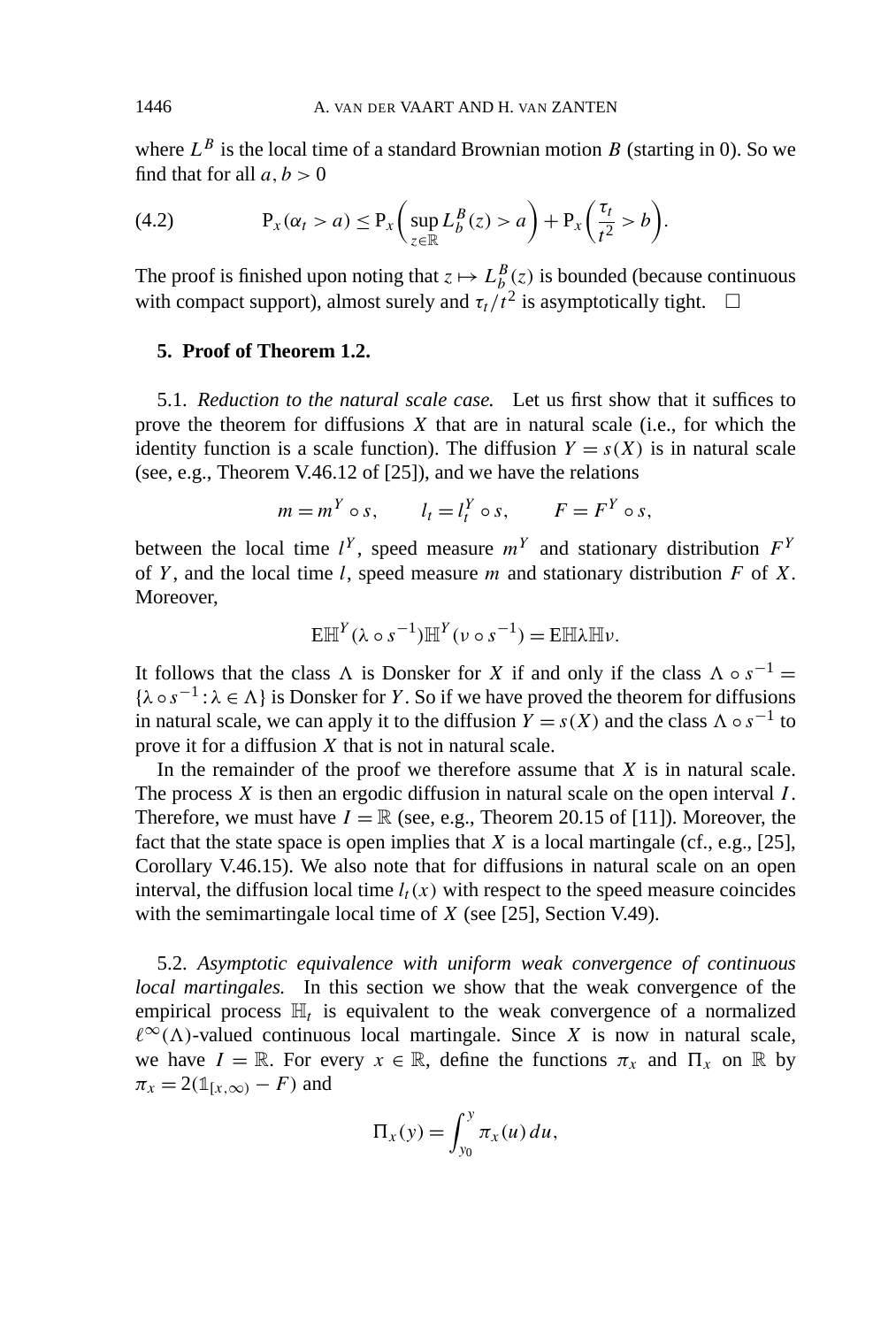where  $y_0$  is an arbitrary, but fixed point in R. The function  $\pi_x$  is the difference of two increasing functions, and hence  $\Pi_x$  is the difference of two convex functions. Moreover, we have the relation  $\pi_x(b) - \pi_x(a) = v(a, b)$  for all  $a \leq b$ , where *ν* is the signed measure  $v = 2(\delta_x - \mu)$  on R, and  $\delta_x$  denotes the Dirac measure concentrated at *x*. So by the generalized Itô formula (see, e.g., [24], Theorem VI.1.5, or [25], 45.1)

$$
\Pi_x(X_t) - \Pi_x(X_0) = \int_0^t \pi_x(X_u) \, dX_u + \frac{1}{2} \int_{\mathbb{R}} l_t(y) \nu(dy).
$$

It follows from the definition of *ν* and the occupation times formula (1.4) that

$$
\frac{1}{2}\int_{\mathbb{R}}l_{t}(y)\nu(dy) = l_{t}(x) - \int_{\mathbb{R}}l_{t}(y)\mu(dy) = l_{t}(x) - \frac{1}{m(I)}t,
$$

so that, under P*z*,

$$
\frac{1}{t}l_t(x) - \frac{1}{m(\mathbb{R})} = \frac{1}{t}(\Pi_x(X_t) - \Pi_x(z)) - \frac{1}{t}\int_0^t \pi_x(X_u) dX_u.
$$

If we integrate this identity with respect to  $\lambda(dx)$  and use the stochastic Fubini theorem (see [23], Theorem IV.45), we see that the empirical process  $\mathbb{H}_t$  can be decomposed as

(5.1) 
$$
\mathbb{H}_t \lambda = R_{z,t}(\lambda) - \frac{1}{\sqrt{t}} M_t^{\lambda}
$$

under  $P_z$ , where  $M<sup>\lambda</sup>$  is the continuous local martingale defined by

(5.2) 
$$
M_t^{\lambda} = 2 \int_0^t h_{\lambda}(X_u) dX_u \quad \text{with } h_{\lambda}(x) = \lambda(l, x) - F(x)\lambda(l),
$$

and  $R_{z,t}(\lambda) = t^{-1/2} \int_{\mathbb{R}} (\Pi_x(X_t) - \Pi_x(z)) \lambda(dx)$ . The next step is to show that the  $R_{z,t}$ -term vanishes uniformly in  $\lambda$ , so that we only have to deal with the martingale part of  $\mathbb{H}_t$ . The functions  $\pi_x$  are bounded in absolute value by 2, so we have the pointwise inequality  $|\Pi_x| \leq \Pi$  for every *x*, where  $\Pi$  is a function that does not depend on *x*. It follows that

$$
\sup_{x\in\mathbb{R}}\frac{1}{\sqrt{t}}|\Pi_x(X_t)-\Pi_x(z)|\leq \frac{1}{\sqrt{t}}(\Pi(X_t)+\Pi(z)).
$$

Consequently, we have

$$
\sup_{\lambda \in \Lambda} |R_{z,t}(\lambda)| \leq \sup_{\lambda \in \Lambda} \|\lambda\| \frac{1}{\sqrt{t}} \big( \Pi(X_t) + \Pi(z) \big).
$$

The right-hand side converges to 0 in probability, since the law of  $X_t$  converges in total variation distance to the stationary measure  $\mu$  as  $t \to \infty$ , whatever the initial law (see, e.g., [25], Section 54.5).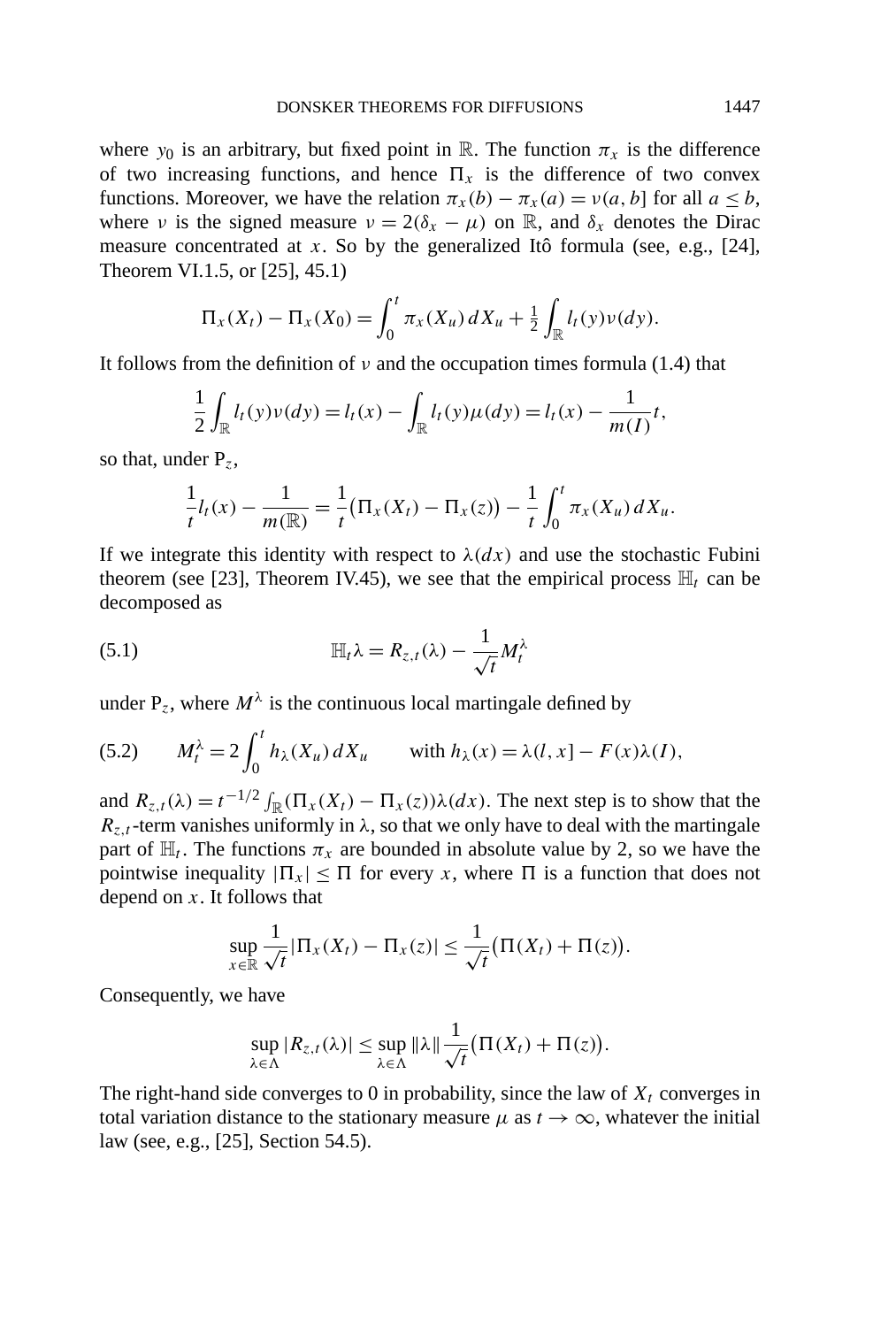5.3. *Continuity of the empirical process.* In this section we prove that the empirical process is  $d_{\mathbb{H}}$ -continuous. Observe that we have  $\mathbb{H}_t \lambda = \int_I \phi_t(x) \lambda(dx)$ , with

$$
\phi_t(x) = \sqrt{t} \left( \frac{1}{t} l_t(x) - \frac{1}{m(I)} \right).
$$

Since the random function  $x \mapsto l_t(x)$  is almost surely continuous and has compact support, the random function  $\phi_t$  is bounded and continuous with probability 1. Note also that by the occupation times formula (1.4),  $\phi_t$  satisfies

$$
\int_{I} \phi_{t}(x) m(dx) = \frac{1}{\sqrt{t}} \int_{0}^{t} 1 du - \sqrt{t} = 0.
$$

Hence, the  $d_{\mathbb{H}}$ -continuity of the empirical process is a consequence of the following lemma.

LEMMA 5.1. *Let ψ be a continuous function on I with compact support and*  $\phi = \psi - \int \psi \, d\mu$ . Then if  $\lambda_n$  and  $\lambda$  are signed measures with  $\|\lambda_n\|$  bounded and  $d_{\mathbb{H}}(\lambda_n, \lambda) \rightarrow 0$ , *it holds that* 

$$
\int_I \phi(x)\lambda_n(dx) \to \int_I \phi(x)\lambda(dx)
$$

 $as n \rightarrow \infty$ .

PROOF. Define  $\alpha_n = \lambda_n(I) - \lambda(I)$ . Since the total variation of the signed measures  $\lambda_n$  is uniformly bounded by assumption, the sequence  $\alpha_n$  is bounded. Hence, it has a converging subsequence, say  $\alpha_{n'} \to \alpha$ . Observe that the convergence  $d_{\mathbb{H}}(\lambda_n, \lambda) \to 0$  implies that *n'* has a further subsequence *n''* such that

$$
\lambda_{n''}(l, x] - F(x)\lambda_{n''}(I) \to \lambda(l, x] - F(x)\lambda(I)
$$

for almost every  $x \in I$  [recall that *X* is now in natural scale, so that  $s(x) = x$ ]. So there exists a dense set  $D \subseteq I$  such that for all  $x \in D$ 

$$
\lambda_{n''}(l, x] = \lambda_{n''}(l, x] - F(x)\lambda_{n''}(I) + F(x)\lambda_{n''}(I)
$$
  
\n
$$
\rightarrow \lambda(l, x] - F(x)\lambda(I) + F(x)(\alpha + \lambda(I)) = \lambda(l, x] + \alpha F(x).
$$

Since  $\psi$  is compactly supported and continuous, we can approximate it uniformly by functions  $\psi_m$  of the form  $\psi_m = \sum_{i=1}^m \mathbb{1}_{(a_{m,i},a_{m,i+1}]} \psi(a_{i,m})$  for  $a_{m,0} < a_{m,1} <$  $\cdots < a_{m,m}$  finite partitions of the support of  $\psi$ . The preceding display shows that for every fixed *m*, as  $n \to \infty$ ,

$$
\int \psi_m(x) \lambda_{n''}(dx) \to \int \psi_m(x) \lambda(dx) + \alpha \int \psi_m(x) \mu(dx).
$$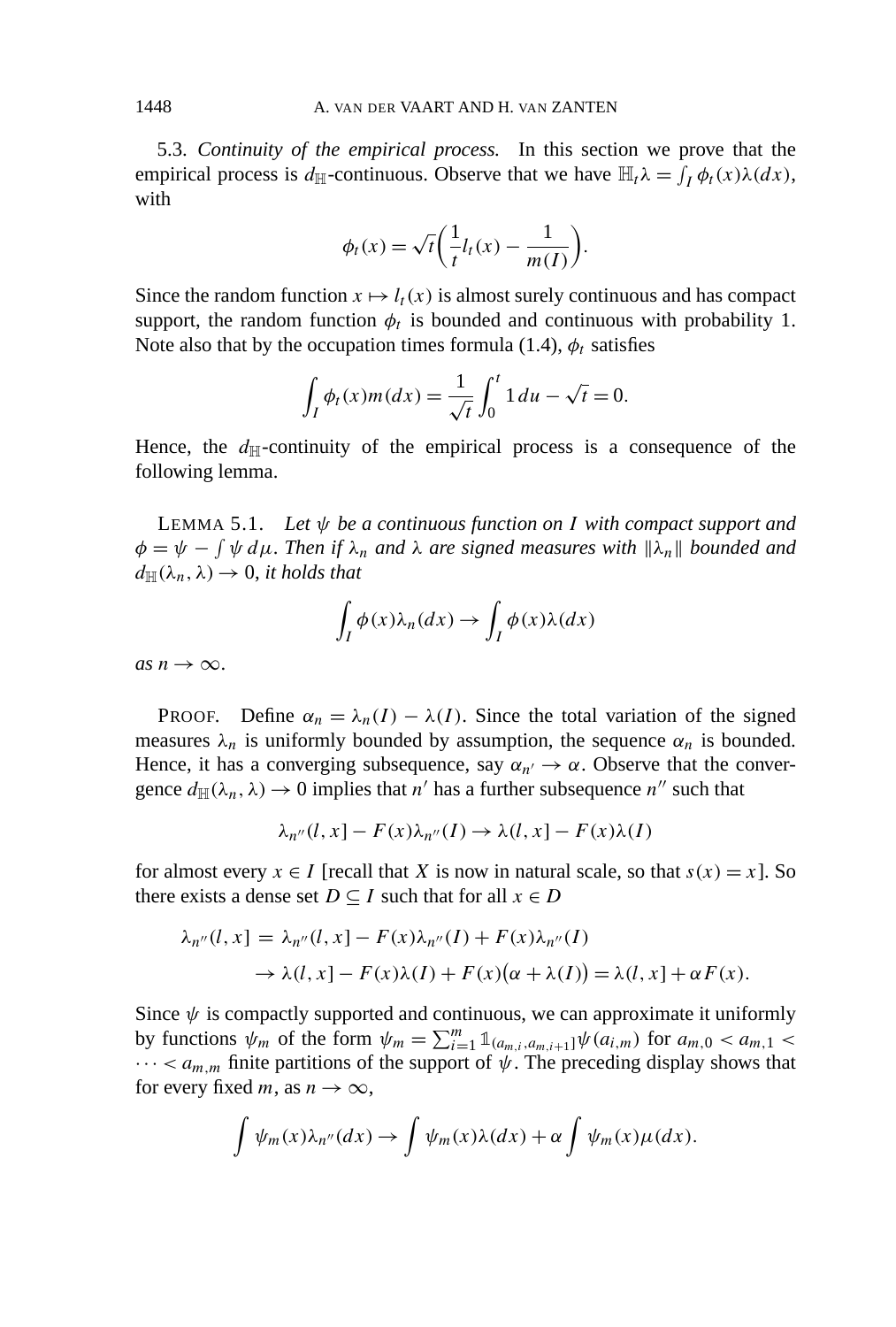By the uniform approximation as  $m \to \infty$ , this is then also true for  $\psi$  in the place of *ψm*. Consequently,

$$
\int_I \phi(x) \lambda_{n''}(dx) = \int_I \psi(x) \lambda_{n''}(dx) - \lambda_{n''}(I) \int_I \psi d\mu
$$
  
\n
$$
\to \int_I \psi(x) \lambda(dx) + \alpha \int \psi(x) \mu(dx) - (\alpha + \lambda(I)) \int \psi(x) \mu(dx)
$$
  
\n
$$
= \int_I \phi(x) \lambda(dx).
$$

This completes the proof.  $\Box$ 

5.4. *End of the proof.* We can now finish the proof of Theorem 1.2. That the existence of a bounded and  $d_{\mathbb{H}}$ -uniformly continuous version of the Gaussian limit  $\mathbb H$  is necessary for  $\Lambda$  to be Donsker follows from the general theory of weak convergence to Gaussian processes.

For the proof of the converse, suppose that such a bounded and uniformly continuous version  $\mathbb H$  exists. By Theorem 12.9 of [16], this implies that there exists a Borel measure *ν* on  $(\Lambda, d_{\mathbb{H}})$  such that

(5.3) 
$$
\lim_{\eta \downarrow 0} \sup_{\lambda} \int_0^{\eta} \sqrt{\log \frac{1}{\nu(B_{d_{\mathbb{H}}}(\lambda, \varepsilon))}} d\varepsilon = 0.
$$

It follows that  $(\Lambda, d_{\mathbb{H}})$  is totally bounded (see, e.g., the proof of Lemma A.2.19) of [29]), and therefore separable. Hence, since the empirical process  $\mathbb{H}_t$  is  $d_{\mathbb{H}}$ -continuous, we may assume that  $\Lambda$  is countable.

By the considerations in Section 5.2, it suffices to show that the random maps  $\mathbb{H}'_t$  defined by  $\mathbb{H}'_t \lambda = t^{-1/2} M_t^{\lambda}$  converge weakly to  $\mathbb{H}$ , where  $M^{\lambda}$  is the local martingale given by (5.2). By the ergodic theorem ([9], Section 6.8), we have

$$
\frac{1}{t} \langle M^{\lambda}, M^{\nu} \rangle_t = \frac{4}{t} \int_0^t h_{\lambda}(X_u) h_{\nu}(X_u) d\langle X \rangle_u = \frac{4}{t} \int_{\mathbb{R}} h_{\lambda}(x) h_{\nu}(x) l_t(x) dx
$$

$$
\xrightarrow{\text{a.s.}} \frac{4}{m(\mathbb{R})} \int_{\mathbb{R}} h_{\lambda}(x) h_{\nu}(x) dx = \text{EHTL}
$$

as  $t \to \infty$ . So by the martingale central limit theorem, the finite-dimensional distributions of  $\mathbb{H}_t'$  converge weakly to those of  $\mathbb{H}$ . Now pick an arbitrary sequence  $a_n \to \infty$  and apply Theorem 3.3 to the local martingales  $M^{n,\lambda}$  defined by

$$
M_t^{n,\lambda} = \frac{1}{\sqrt{a_n}} M_{a_n t}^{\lambda},
$$

and the stopping time  $\tau_n$  equal to 1. Then in view of (5.3), all that remains to be shown is that  $||M^n||_{d_H,1} = O_P(1)$ . Since

$$
\frac{1}{a_n}\langle M^{\lambda}-M^{\nu}\rangle_{a_n}=\frac{4}{a_n}\int_{\mathbb{R}}(h_{\lambda}(x)-h_{\nu}(x))^2l_{a_n}(x)\,dx\lesssim \frac{1}{a_n}\|l_{a_n}\|_{\infty}\,d_{\mathbb{H}}^2(\lambda,\nu),
$$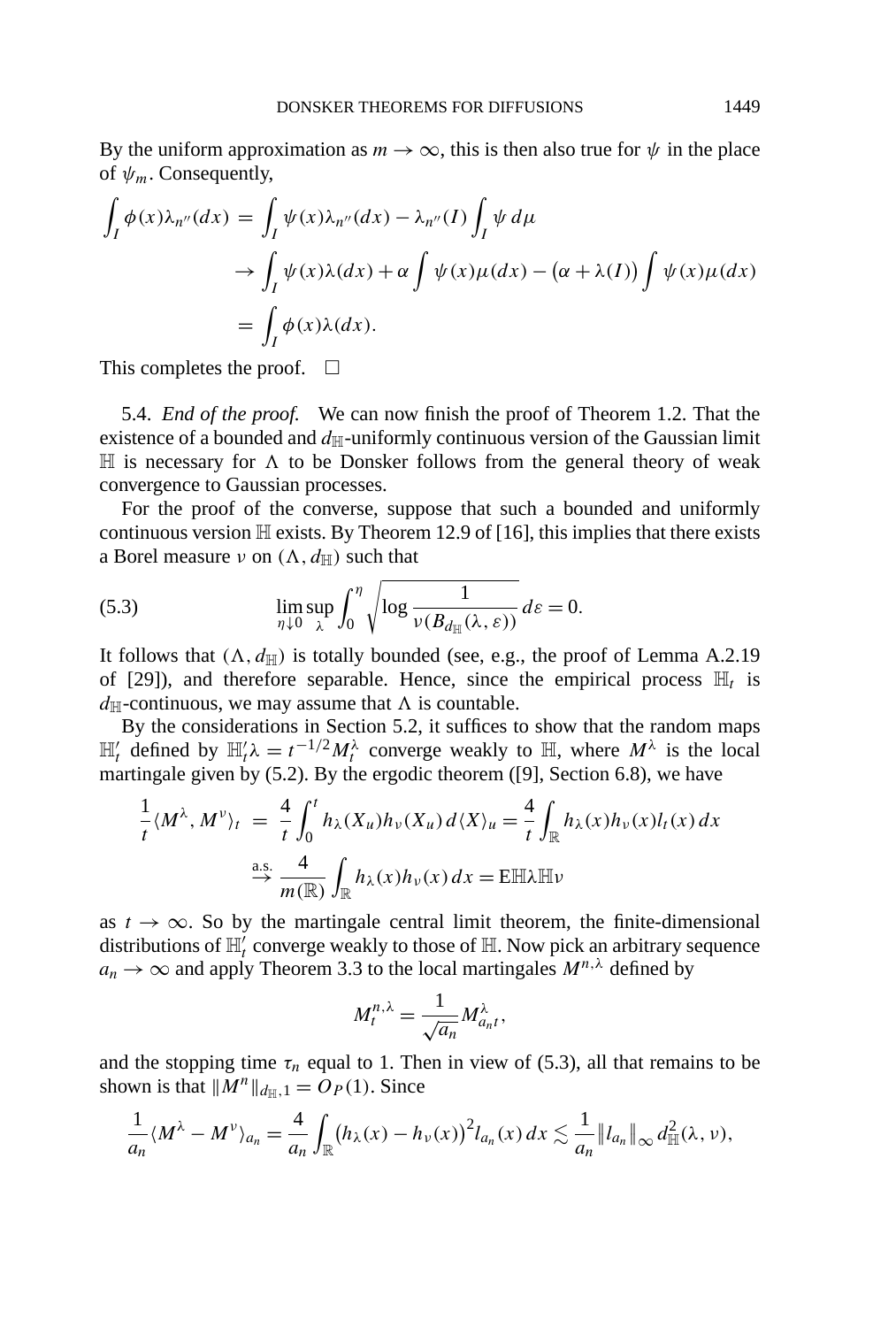we have

$$
||M^n||_{d\mathbb{H},1}^2=\sup_{d_{\mathbb{H}}(\lambda,\nu)>0}\frac{(1/a_n)\langle M^\lambda-M^\nu\rangle_{a_n}}{d_{\mathbb{H}}^2(\lambda,\nu)}\lesssim\frac{1}{a_n}||l_{a_n}||_{\infty}.
$$

By Theorem 4.2 it holds that  $||l_{a_n}||_{\infty} = O_P(a_n)$ , so indeed,  $||M^n||_{d_{\mathbb{H}},1} = O_P(1)$ .

## **REFERENCES**

- [1] ANDERSEN, N. T. and DOBRIĆ, V. (1988). The central limit theorem for stochastic processes. II. *J. Theoret. Probab.* **1** 287–303.
- [2] BAE, J. and LEVENTAL, S. (1995). A uniform CLT for continuous martingales. *J. Korean Statist. Soc.* **24** 225–231.
- [3] BHATTACHARYA, R. N. (1982). On the functional central limit theorem and the law of the iterated logarithm for Markov processes. *Z. Wahrsch. Verw. Gebiete* **60** 185–201.
- [4] BOSQ, D. and DAVYDOV, Y. (1999). Local time and density estimation in continuous time. *Math. Methods Statist.* **8** 22–45.
- [5] DUDLEY, R. M. (1967). The sizes of compact subsets of Hilbert space and continuity of Gaussian processes. *J. Funct. Anal.* **1** 290–330.
- [6] DUDLEY, R. M. (1999). *Uniform Central Limit Theorems*. Cambridge Univ. Press.
- [7] FERNIQUE, X. (1975). Regularité des trajectoires des fonctions aléatoires gaussiennes. *École d*'*Été de Probabilités de Saint-Flour IV-1974*. *Lecture Notes in Math.* **480** 1–96. Springer, New York.
- [8] GINÉ, E. and ZINN, J. (1986). Lectures on the central limit theorem for empirical processes. *Probability and Banach Spaces*. *Lecture Notes in Math.* **1221** 50–113. Springer, New York.
- [9] ITÔ, K. and MCKEAN, H. P., JR. (1965). *Diffusion Processes and Their Sample Paths*. Springer, Berlin.
- [10] JACOD, J. and SHIRYAEV, A. N. (1987). *Limit Theorems for Stochastic Processes*. Springer, Berlin.
- [11] KALLENBERG, O. (1997). *Foundations of Modern Probability*. Springer, New York.
- [12] KARATZAS, I. and SHREVE, S. E. (1991). *Brownian Motion and Stochastic Calculus*. Springer, New York.
- [13] KUTOYANTS, YU. A. (1997). Efficiency of the empirical distribution for ergodic diffusion. *Bernoulli* **3** 445–456.
- [14] KUTOYANTS, YU. A. (1998). Efficient density estimation for ergodic diffusion processes. *Statist. Inference Stochast. Process.* **1** 131–155.
- [15] KUTOYANTS, YU. A. and NEGRI, I. (2001). On *L*2 efficiency of an empiric distribution for ergodic diffusion processes. *Theory Probab. Appl.* **46** 140–146.
- [16] LEDOUX, M. and TALAGRAND, M. (1991). *Probability in Banach Spaces*. Springer, Berlin.
- [17] MANDL, P. (1968). *Analytical Treatment of One-Dimensional Markov Processes*. Springer, Berlin.
- [18] NEGRI, I. (1998). Stationary distribution function estimation for ergodic diffusion process. *Statist. Inference Stochast. Process.* **1** 61–84.
- [19] NEGRI, I. (2001). On efficient estimation of invariant density for ergodic diffusion processes. *Statist. Probab. Lett.* **51** 79–85.
- [20] NISHIYAMA, Y. (1997). Some central limit theorems for *l* <sup>∞</sup>-valued semimartingales and their applications. *Probab. Theory Related Fields* **108** 459–494.
- [21] NISHIYAMA, Y. (1999). A maximal inequality for continuous martingales and *M*-estimation in a Gaussian white noise model. *Ann. Statist.* **27** 675–696.